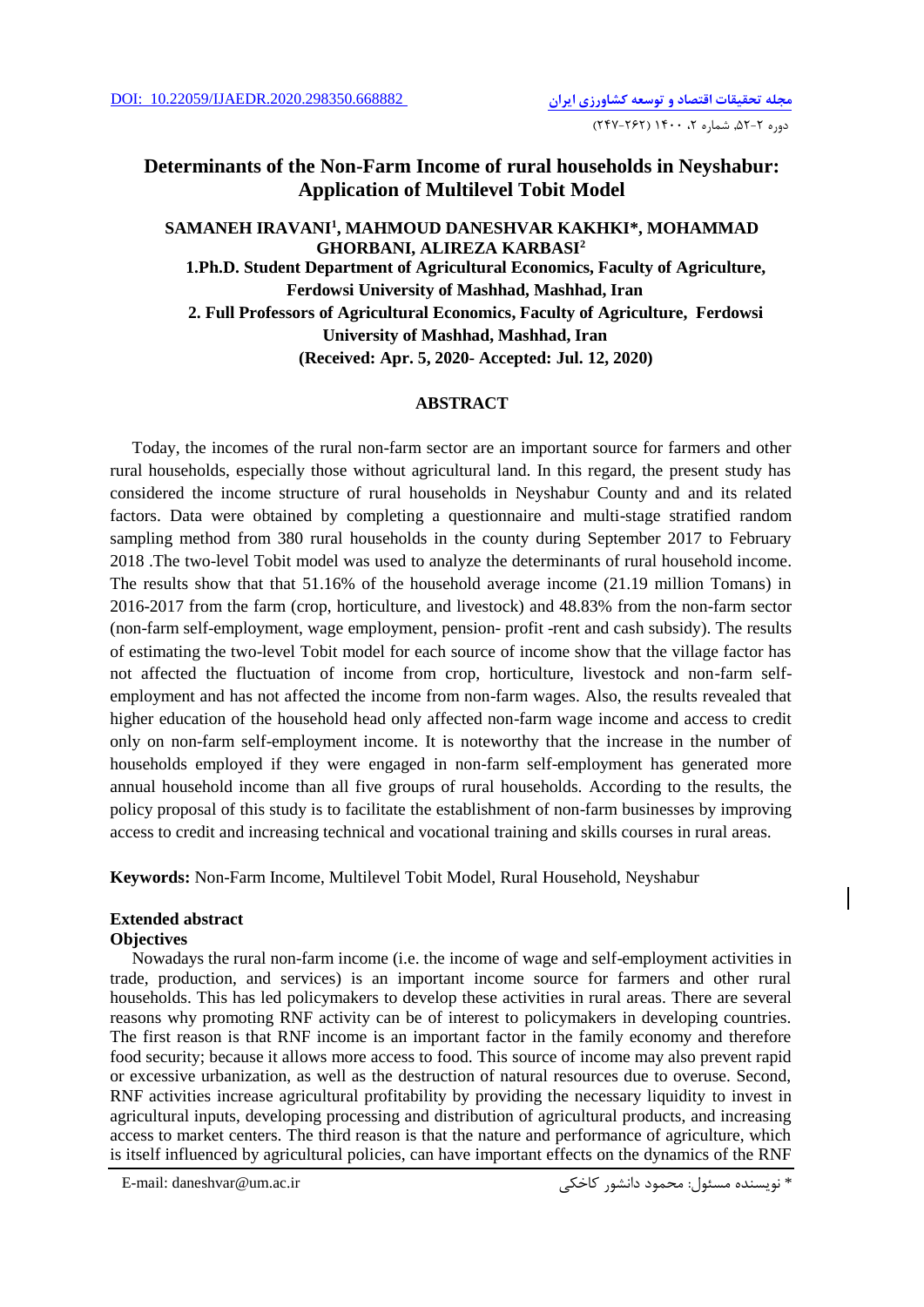sector. According to this, the present study has considered the income structure of rural households in Neyshabur County and its related factors.

#### **Methods**

The data is gathered through a questionnaire survey carried out on 380 rural households from four districts (Zabarkhan, Markazi, Sarvelayat and Mianjolgeh) in the Neyshabour County. Based on the population in these areas, the corresponding 80, 182, 35, and 83 questionnaires were completed by the subjects .The survey is conducted during September 2017 to February 2018. Households were chosen through a multistage stratified sampling method, in such a way that after determining the district, villages were selected randomly within the district, and at the next stage, households were selected randomly in the villages.

In this study, according to various studies such as Davis et al (2017), rural household income is divided into two groups: farm income (crop, horticulture, and livestock) and non-farm income (non-farm self-employment, wage employment, pension- profit -rent and cash subsidy) and multilevel Tobit model used to investigate the determinants of rural household income in each of these groups.

#### **Results**

The results of the questionnaire show that 51.16% of the household average income (21.19 million Tomans) in 2016-2017 from the farm and 48.83% from the non-farm sector. Also, of the 380 households surveyed, 64.5% have at least one source of farm income and 70% have at least one non-farm source of income (excluding subsidies). Among the 380 households surveyed, 132 households had income from the crop sector, which the average income of these households in the crop year 2016-2017 is 8.94 million Tomans. Also, 124 and 133 households had income from the horticulture and livestock sectors, which had an annual income of 10.2 and 12.59 million Tomans, respectively, from these two agricultural sub-sectors. Households with income from non-farm selfemployment and non-farm wages are 126 and 130 households with an average income of 12.85 and 10.25 million Tomans, respectively. The results show that the heads of households that have income from the non-agricultural sector are younger and have higher education than households with agricultural activities.

The results of the two-level Tobit model indicate that 44.90%, 63.76%, 37.87% and 22.84% of the fluctuation in income from crop, horticulture, livestock and non-farm self-employment income, respectively, were related to the rural effect. The difference in the village did not affect the income from non-farm wages. Households in rural areas approximate the urban centers have had more horticulture income. Livestock income was also higher in the villages with less population. While non-farm self-employment was higher in the villages with more population.

The results show that household head's characteristics such as age, sex, and education did not affect the farm income and the income of this sector was dependent on variables such as farmland size, farmland ownership, the number of livestock, and the number of employees in the sector. Also, the results revealed that higher education of the household head only affected non-farm wage income and access to credit only on non-farm self-employment income. It is noteworthy that the increase in the number of households employed if they were engaged in non-farm self-employment has generated more annual household income than all five groups of rural households.

#### **Discussion**

The results show that higher education for the household head, access to credit, and an increase in the number of non-farm workers in the household has a positive effect on non-farm income. Therefore, the policy suggestion of this study is to facilitate the creation of non-farm businesses by improving access to credit and enhancing vocational training and skills training in rural areas.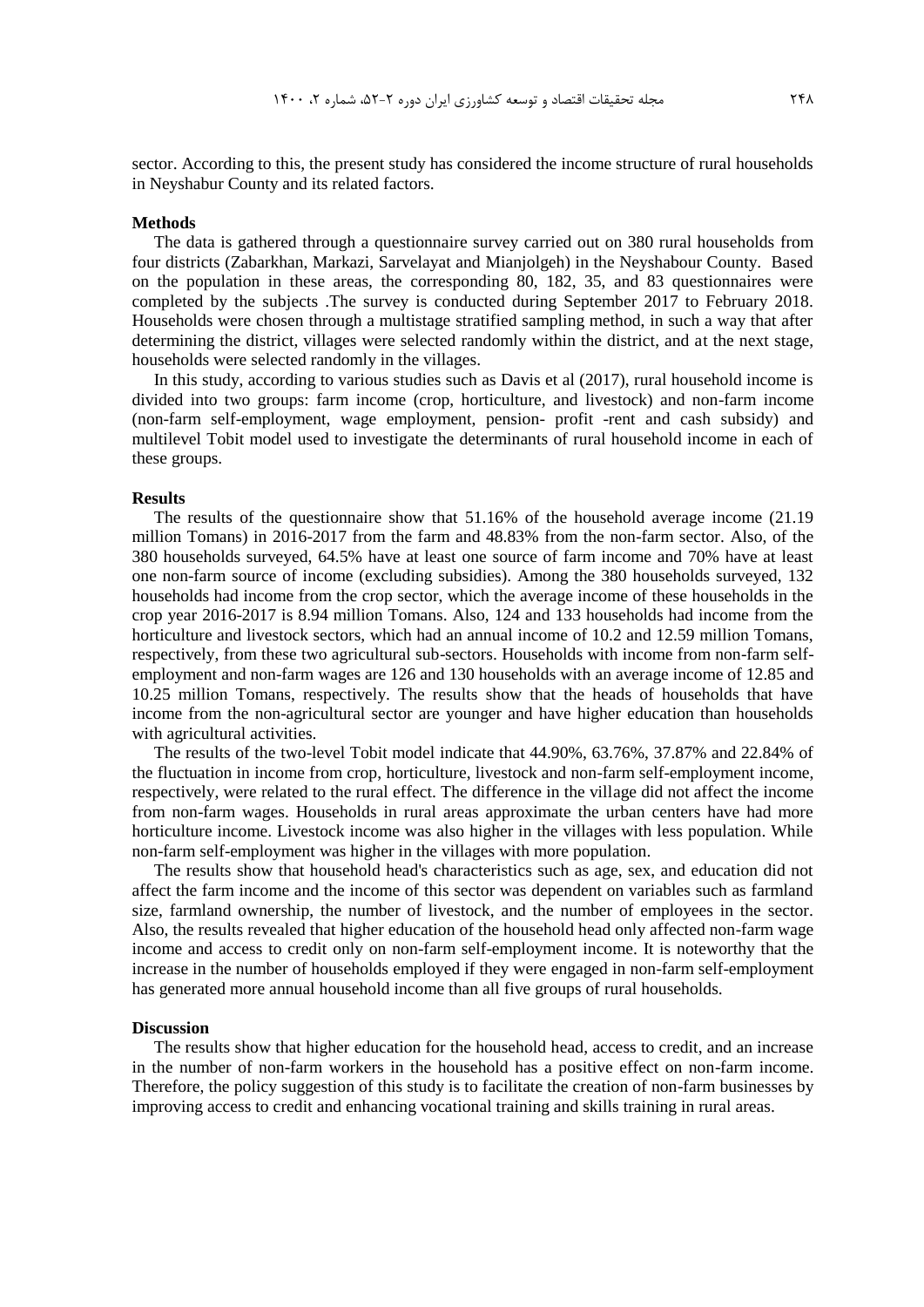# **عوامل تعیین کننده درآمد غیرکشاورزی خانوارهای روستایی نیشابور: کاربرد الگوی توبیت چند سطحی**

**\* ،<sup>1</sup> محمود دانشور کاخکی سمانه ایروانی ،<sup>2</sup> محمد قربانی، علیرضا کرباسی<sup>3</sup> ،1 دانشجوی دکتری گروه اقتصاد کشاورزی، دانشکده کشاورزی، دانشگاه فردوسی مشهد، مشهد، ایران ،2 ،3 استادان گروه اقتصاد کشاورزی، دانشکده کشاورزی، دانشگاه فردوسی مشهد، مشهد، ایران )تاریخ دریافت: -99/1/17 تاریخ تصویب: 99/4/22(**

**چکیده**

**امروزه درآمدهای بخش غیرکشاورزی روستایی منبع مهمی برای کشاورزان و سایر خانوارهای روستایی به وِیژه خانوارهای فاقد زمین کشاورزی است. در این راستا، مطالعه حاضر ساختار درآمدی خانوارهای روستایی شهرستان نیشابور و عوامل موثر بر آن را مورد توجه قرار داده است. دادهها از طریق تکمیل پرسشنامه و روش نمونهگیری طبقهای چند مرحلهای از 380 خانوار روستایی شهرستان مذکور طی ماههای شهریور تا بهمن 1396 به دست آمده و از الگوی توبیت دوسطحی برای تحلیل عوامل موثر بر درآمد استفاده شده است. نتایج نشان میدهد، 51/16 درصد از میانگین درآمد ساالنه )21/19 میلیون تومان( یک خانوار روستایی شهرستان نیشابور در سال 1395-96 از بخش کشاورزی ) زراعت، باغ و دام( و 48/83 درصد نیز از بخش غیرکشاورزی) خود اشتغالی، مزدبگیری، مستمری، سود سپرده،** اجاره و یارانه) به دست آمده است. نتایج برآورد الگوی توبیت دو سطحی برای هر یک از **منابع درآمدی نشان میدهد، عامل روستا بر نوسان درآمد از بخش زراعت، باغ، دام و خود اشتغالی غیرکشاورزی اثرگذار و بر درآمد از مزدبگیری غیرکشاورزی موثر نبوده است. همچنین، نتایج نشان داد تحصیالت باالتر سرپرست خانوار تنها بر درآمد از مزدبگیری غیرکشاورزی و دسترسی به اعتبارات تنها بر درآمد از خود اشتغالی غیرکشاورزی اثرگذار بوده است. نکته قابل توجه اینکه افزایش تعداد شاغالن خانوار اگر چنانچه در بخش خود اشتغالی غیرکشاورزی مشغول شده باشند درآمد ساالنه بیشتری نسبت به همه گروههای درآمد برای خانوار روستایی به همراه داشته است. با توجه به نتایج حاصل شده، پیشنهاد سیاستی این مطالعه تسهیل ایجاد کسب و کارهای غیرکشاورزی از طریق بهبود شرایط دسترسی به اعتبارات و افزایش آموزشهای فنی و حرفهای و دورههای مهارتآمورزی در مناطق روستایی است.** 

**واژههای کلیدی: درآمد غیرکشاورزی، الگوی توبیت چند سطحی، خانوار روستایی، نیشابور**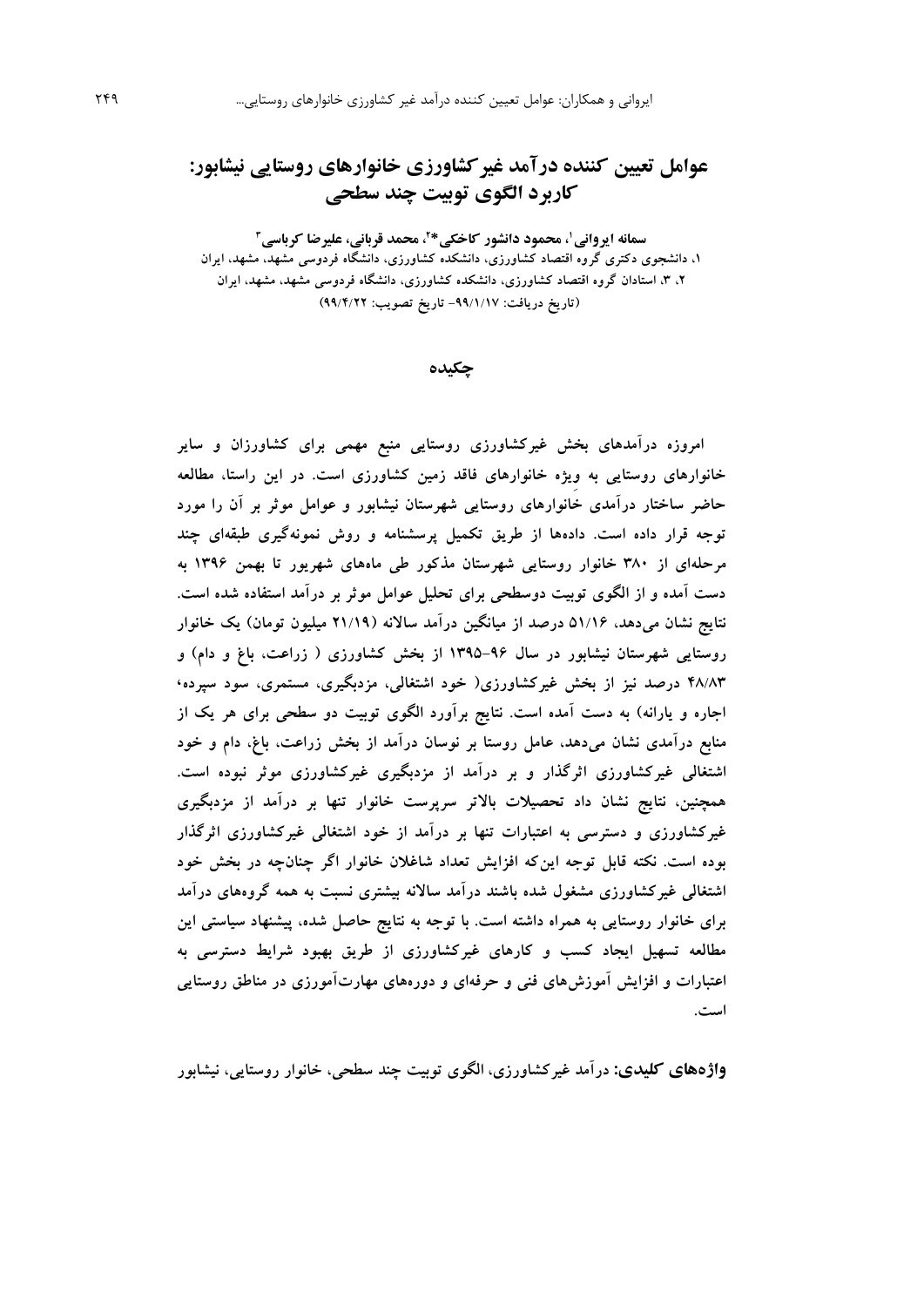1پويايی بخش RNF داشته باشد. به طوري که اين بخش کشاورزي و افزايش دسترسی به مراکز بازار، سودآوري کشاورزي را افزايش میدهد. سومين دليل اين است که ماهيت و عملکرد کشاورزي که خود متاثر از سياستهاي کشاورزي است میتواند تأثيرات مهمی بر زمانی رشد سريعتر و مناسبتري خواهد داشت که بخش کشاورزي پوياتر باشد، محصوالت کشاورزي براي فراوري و توزيع در دسترس باشند و نهادههايی براي فروش، تجهيزاتی براي تعمير و درآمدهاي نقدي کشاورزي براي خريد کاال و خدمات در دسترس باشد [Steven Haggblade, Hazell, & Reardon, 2010;](#page-15-6) ) [Reardon et al., 1998](#page-15-0)[; Yúnez-Naude & Taylor,](#page-15-7)  [2001](#page-15-7)(. از طرفی شناسايی عوامل موثر بر اشتغال و درآمد غيرکشاورزي روستايی میتواند براي سياستگذاران و برنامهريزان جهت توسعه اين فعاليتها راهگشا باشد. بر اين اساس، مطالعات مختلفی در کشورهاي در حال توسعه صورت گرفته است. براي مثال [\(2019\) Yeboah and Anang](#page-14-1) در مطالعه خود در کشور غنا بيان میکنند، جنسيت، تجربه کشاورزي، تحصيالت و مکان جغرافيايی از عوامل اثر گذار بر درآمد خارج از مزرعه بوده است. مقاله براي تشويق تنوع درآمد و بهبود اقتصاد روستايی، ارتقاء سطح تحصيالت رسمی در نواحی روستايی را پيشنهاد میدهد[.](#page-15-8) ,Asfaw, Simane (2017) Bantider and ,Hassen با بررسی 384 کشاورز کوچک ديمکار در منطقه ولکا اتيوپی و کاربرد الگوي الجيت و تحليل ANOVA به اين نتيجه رسيدند که دسترسی به سرمايه کافی، زيرساختهاي ضعيف و فقدان آموزش مهمترين محدوديتهايی است که مانع از ورود کشاورزان به فعاليتهاي غيرکشاورزي روستايی میشود. نتايج الگوي الجيت پژوهش مذکور نيز نشان داد، خانوارهايی داراي سرپرست جوان و باسواد، دسترسی به اعتبارات خرد، داشتن مسئوليت هاي اجتماعی از عوامل موثر در مشارکت خانوارها در اشتغال غيرکشاورزي بوده است. [\(2017\) Nwibo and Odoh](#page-15-9) در مطالعه خود در جنوب شرقی نيجريه و بررسی 360 خانوار روستايی نشان دادند، 82/5 درصد از خانوارهاي

تصور سنتی در مورد خانوارهاي کشاورزي در کشورهاي در حال توسعه بر اين بوده است که اين خانوارها عمدتاً بر مشاغل کشاورزي تمرکز دارند و توجه کمی به فعالیت های غیرکشاورزی روستایی (RNF) دارند. اين تصور حتی امروزه نيز متداول است و در گفتمانهاي سياستی هنوز درآمد کشاورزي با درآمدهاي روستايی و روابط شهري/ روستايی با روابط کشاورزي/ غيرکشاورزي به طور مشابه به کار گرفته میشوند. بر همين اساس، وزارت صنعت بر صنعت شهري و وزارت کشاورزي بر فعاليتهاي کشاورزي متمرکز هستند و حتی برنامهريزان و عالقمندان توسعه روستايی نيز کمتر به RNF توجه کرده اند[\)](#page-15-0) [et Reardon](#page-15-0) [1998 .,al](#page-15-0)). با اين وجود، شواهد مبنی بر اين که درآمدهاي بخش غيرکشاورزي روستايی )يعنی درآمد حاصل از فعاليت هاي مزدبگيري و خود اشتغالی در تجارت، توليد و خدمات) منبع مهمی برای کشاورزان و ساير خانوارهاي روستايی به وِيژه خانوارهاي فاقد زمين کشاورزي است. به طوري که برخی از پژوهشها نشان دادهاند که منابع درآمدي غيرکشاورزي حدود 30-45 درصد و در برخی مواقع تا 100 درصد از ميانگين درآمد خانوار روستايی در بسياري از کشورهاي درحال توسعه را تشکيل مي دهد ( ;2002 ,Adato & Meinzen-Dick, 2002 [Barrett, Reardon, & Wedd, 2001](#page-15-1)[; Steven](#page-15-2)  [Haggblade & Hazell, 2005](#page-15-2)[; Steven Haggblade,](#page-15-3)  [Hazell, & Reardon, 2009](#page-15-3)[; Mortimore & Adams,](#page-15-4)  [2017 ,Tamayo & Vasco](#page-15-5)[;](#page-15-4) [1999](#page-15-4)). داليل مختلفی وجود دارد که چرا ارتقاء فعاليت RNF میتواند مورد توجه سياستگذاران کشورهاي در حال توسعه باشد. اولين دليل اين است که درآمد RNF يک عامل مهم در اقتصاد خانواده و در نتيجه امنيت غذايی است؛ زيرا دسترسی بيشتر به غذا را امکانپذير میکند. اين منبع درآمد همچنين ممکن است از شهرنشينی سريع يا بيش از حد و همچنين تخريب منابع طبيعی به دليل استفاده بيش از حد جلوگيري کند. دوم اينکه فعاليتهاي RNF با فراهم کردن نقدينگی الزم براي سرمايهگذاري در نهادههاي کشاورزي، توسعه فرآوري و توزيع محصوالت

 $\overline{a}$ 

٢

 $\overline{a}$ 

<sup>2.</sup> Woleka

<sup>1.</sup> Rural Non-farm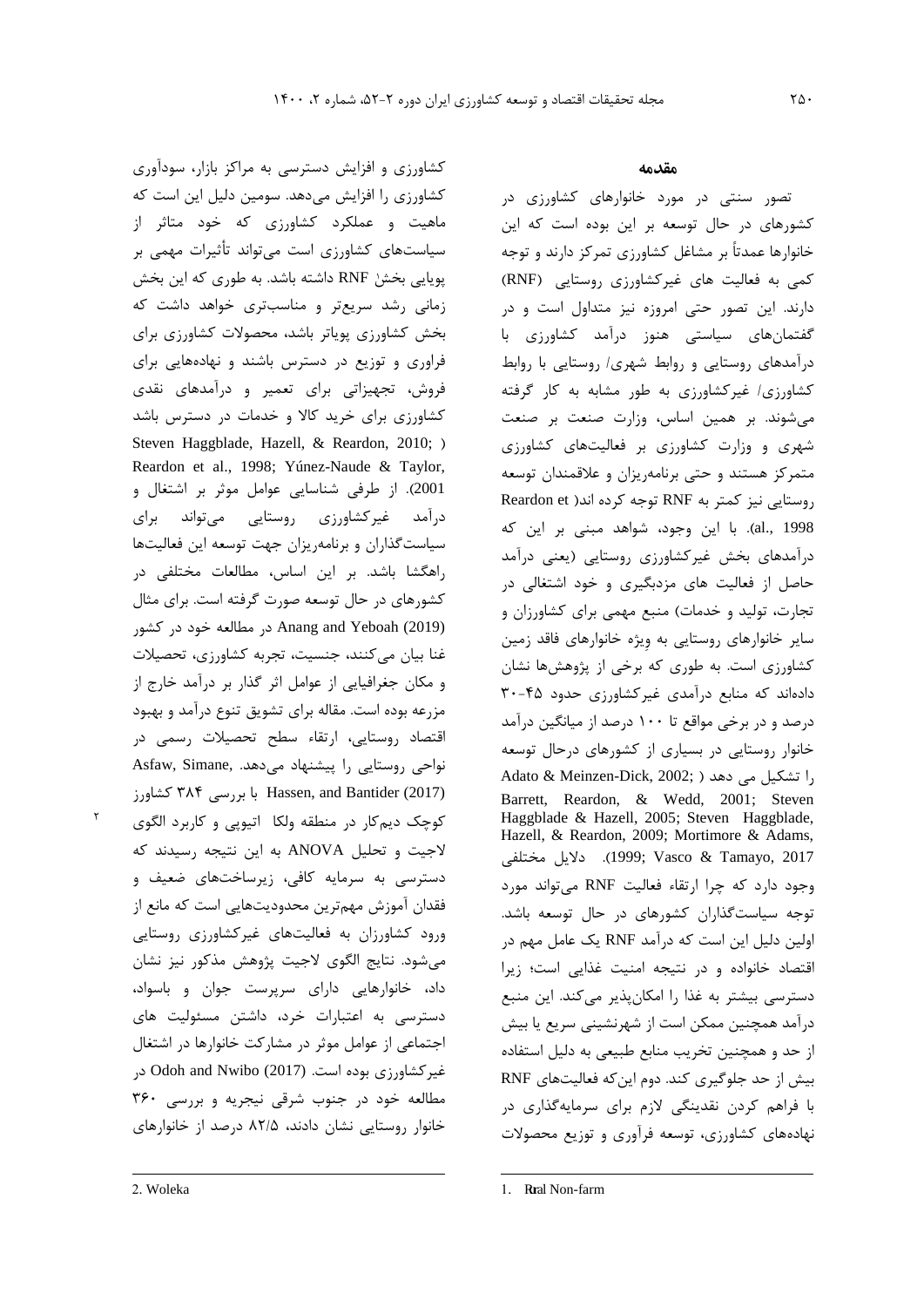مورد بررسی داراي درآمد از بخش غيرکشاورزي هستند و اندازه کوچک مزرعه، بازده کم فعاليتهاي کشاورزي، ريسک و عدم قطعيت بخش کشاورزي، عضويت در سازمانهاي اجتماعی، دسترسی محدود به اعتبارات و انگيزه سود از مهمترين عوامل اثرگذار بر تنوع درآمد و درآمد از بخش غيرکشاورزي بوده است. [,Kanwal](#page-15-10) لابوش بر درآمد Khan, and Zheng (2016) غيرکشاورزي در پاکستان را بررسی کردند. نتايج نشان داد، سن سرپرست خانوار و نگهداري از دام اثر منفی و اندازه مزرعه، بعد خانوار، تحصيالت سرپرست خانوار و نزديکی به شهر اثر مثبت و معنیدار بر درآمد غيرکشاورزي در خانوارهاي مورد بررسی داشته است. [\(2016\) Zeray and Demie](#page-15-11) در مطالعه خود عوامل تعيينکننده درآمد غيرکشاورزي را با استفاده از الگوي توبيت در شرق اتيوپی برسی کردند. نتايج نشان داد، دسترسی به اعتبارات، اندازه زمين، دام و تعداد بزرگساالن در خانواده به طور معنیدار و مثبت بر سهم درآمد حاصل از اشتغال غيرکشاورزي روستايی [Abdulmalek and Usami](#page-14-2) .است داشته تأثير( RNFE( (2009) با استفاده از الگوي توبيت عوامل موثر بر درآمد غيرکشاورزي در روستاهاي بنگالدش را بررسی کردند. نتايج نشان میدهد، مالکيت زمين، تحصيالت سرپرست خانوار و تجربه مهاجرت اثر معنیداري بر درآمد غير کشاورزي ( خود اشتغالي و مزد بگيري) داشته است. جمعبندي مطالعات انجام شده نشان میدهد، تحصيالت، دسترسی به اعتبارات، نزديکی به شهر، تعداد بزرگساالن در خانواده از عوامل اثر گذار بر درآمد حاصل از بخش غيرکشاورزي است.

بررسی مطالعات داخلی نشان میدهد که مطالعات کمی مانند [\(2012\) Ghasempouri](#page-15-12)، [,Mirakzadeh](#page-15-13) و Khaledi, Rigi karami, and Alahveisi (2017) به[Rahbari, Shafie Sabet, and Rezaie \(2017\)](#page-15-14) موضوع اشتغال و درآمد غيرکشاورزي روستايی پرداختهاند. اگرچه، هيچ کدام از اين مطالعات عوامل موثر بردرآمدهاي غيرکشاورزي را بررسی نکردهاند. با توجه به مطالب بيان شده، مطالعه حاضر عوامل موثر بر

درآمد از خانوارهاي روستايی شهرستان نيشابور را مورد بررسی قرار داده است. علت انتخاب اين شهرستان عالوه بر سهم باالي جمعيت روستايی نسبت به کل استان )34/9 درصد از کل جمعيت شهرستان در سال 1395(، تنوع درآمد و توسعه مشاغل غيرکشاورزي در خانوارهاي روستايی اين شهرستان به دليل وجود دو شهرک صنتعی بزرگ عطار و خيام میباشد.

# **روش تحقیق**

دادههاي مورد استفاده در اين مطالعه از طريق تکميل پرسشنامه از 380 خانوار روستايی در 27 روستا که در چهار بخش شهرستان نيشابور شامل بخشهاي مرکزي، سرواليت، ميان جلگه و زبرخان پراکنده بودند طی ماههاي شهريور تا بهمن سال 1396 به دست آمده است. خانوارها بر اساس روش نمونهگيري طبقهاي چند مرحلهاي به اين صورت که بعد از انتخاب بخش و دهستانهاي آن، روستاها در هر دهستان و خانوارها در 1هر روستا به صورت تصادفی انتخاب شدند. تعداد خانوارها در هر بخش و همچنين در هر دهستان با توجه به سهم خانوارهاي روستايی آن بخش از کل خانوارهاي روستايی شهرستان و آن دهستان از کل خانوارهاي بخش تعيين شدند. تعداد خانوارهاي روستايی شهرستان نيشابور در سال ۱۳۹۵، ۵۰۰۰۰ خانوار (حجم جامعه) است. با توجه به عدم اطالع دقيق از نسبت خانوارهاي با درآمد غيرکشاورزي ميزان p و q برابر با 0/5 با فاصله اطمينان 95 درصد و 0/05=d در فرمول کوکران )رابطه 1( حجم نمونه برابر با 380 خانوار تعيين شد.  $n = \frac{Nz^2pq}{Nd^2 + z^2pq}$  $(1)$ 

در اين مطالعه با توجه به مطالعات مختلف مانند [Davis, Giuseppe, and](#page-15-16) و [Winters et al. \(2009\)](#page-15-15) (2017) Zezza درآمد خانوارهاي روستايی به دو گروه درآمد مزرعه )زراعت، باغ و دام( و درآمد خارج از مزرعه<sup>۲</sup> (خود اشتغالی غیرکشاورزی، مزدبگیری غيرکشاورزي و کشاورزي، سود سپرده، اجاره، مستمري و يارانه( تقسيم شده است و به منظور بررسی عوامل

 $\overline{a}$ 

-

<sup>2.</sup> On -Farm and Non-Farm

<sup>1.</sup> Rural Non-farm Employment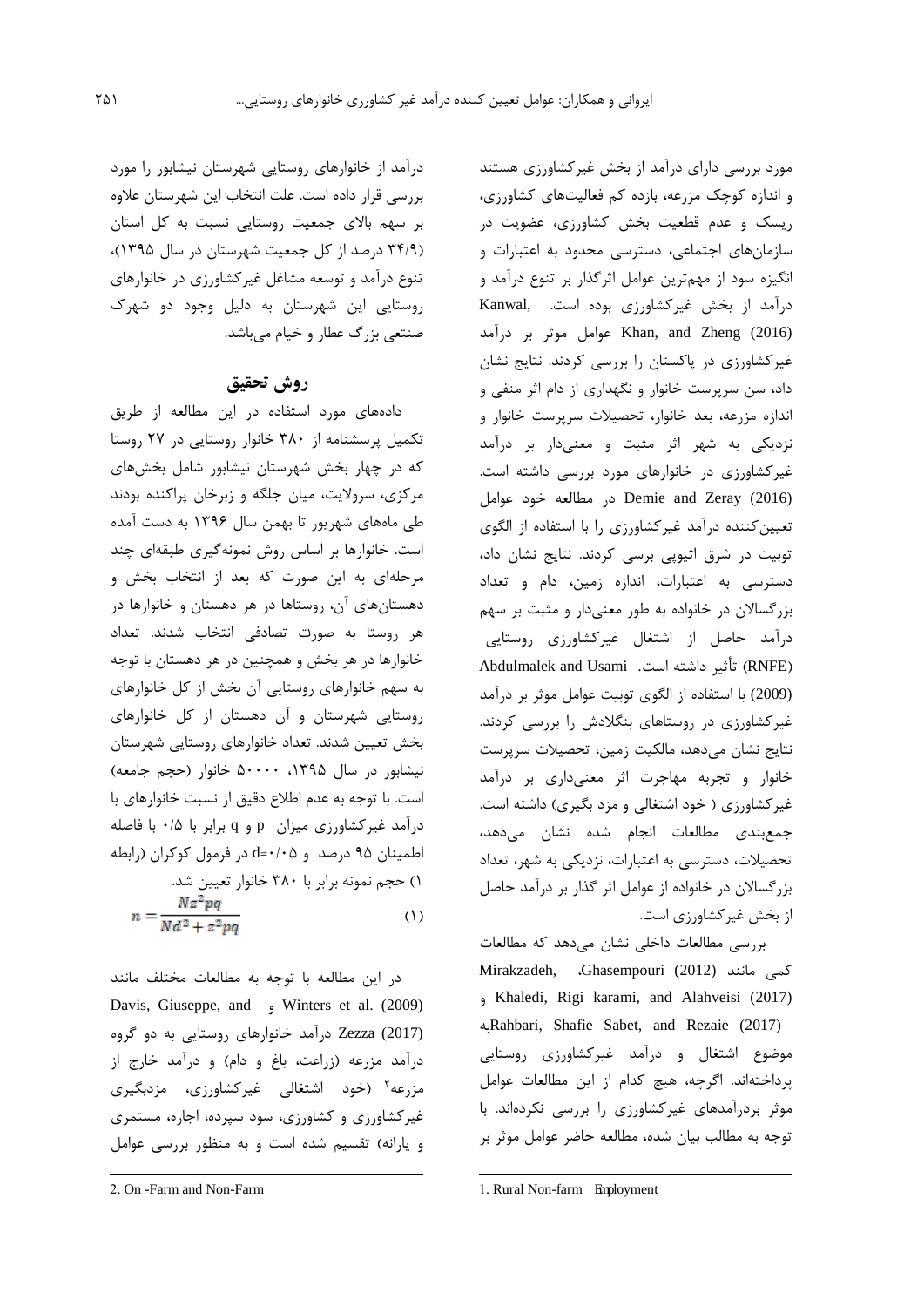موثر بر درآمد خانوارهاي روستايی در هر يک از اين گروهها از الگوي توبيت چند سطحی استفاده شده است. رويکرد Tobit هنگامی که متغير وابسته داراي ارزشهاي مثبت و پيوسته باشد، اما براي بخش بزرگی از افراد اين ارزشها صفر باشد، يک راهحل مفيدتر از مدلسازي رگرسيون استاندارد است که با مدلسازي متغير پنهان مشخص میشود. مدل توبيت را میتوان با  $\chi$  (Piergentili et al., 2015). معادلات زير توصيف كرد

 $(5)$ 

 $(1)$ 

 $Y_i^*=X_i'\beta+\epsilon_i\ \ y_i=\begin{cases} y_i^*&\text{if}\ \ y_i^*>0\\ 0&\text{if}\ \ v_i^*\leq0 \end{cases} \quad \epsilon_i\vert x_i\sim N(0,\sigma^2)$ 

که در آن 51 جزء اخلال است که بنا به فرض داراي  $X_{\rm i}$  توزيع نرمال با ميانگين صفر و واريانس  $\sigma^2$  میباشد. و  $Y_i^*$  برای  $i = 1, 2, ..., n$  در صورتی که  $Y_i \leq 0$  غير قابل مشاهده میباشد)[1984 ,Amemiya](#page-14-3)). از طرفی، وقتی که دادهها داراي ساختار سلسله مراتبی باشند، استفاده از الگوي يک سطحی (رگرسيون کلاسيک) با مشکل ناهمسانی واريانس مواجه شده و استنباط آماري دچار مشکل میشود. با توجه به اينکه در مطالعه حاضر دادههاي جمعآوري شده داراي ساختار سلسله مراتبی است )به اين دليل که خانوارها در درون روستا و روستاها در درون بخشها قرارگرفته اند(، استفاده از الگوي چند سطحی ارجحيت دارد. بنابراين، با پيروي از [Piergentili](#page-15-17) et al. (2015) از الگوی توبيت چند سطحی استفاده شد. به منظور سهولت بررسی رابطه )3( الگوي توبيت دو سطحی با عرض از مبداء تصادفی را نشان میدهد. اين الگو براي حالت سه سطحی، که بخش به عنوان سطح سوم در نظر گرفته شده است، در مطالعه بررسی شده است.

$$
y_{ij} = \begin{cases} y_{ij}^* & if \quad y_{ij}^* > 0 \\ 0 & if \quad y_{ij}^* \le 0 \quad \varepsilon_{ij} \mid x_{ij} \sim N(0, \sigma^2), v_{0j} \mid x_{ij} \sim N(0, \sigma_v^2) \\ y_{ij} = \begin{cases} y_{ij}^* & if \quad y_{ij}^* > 0 \\ 0 & if \quad y_{ij}^* \le 0 \quad \varepsilon_{ij} \mid x_{ij} \sim N(0, \sigma^2), v_{0j} \mid x_{ij} \sim N(0, \sigma_v^2) \end{cases}
$$

که در آن،  $Y_{ij}^*$ درآمد کشاورزی ( زراعت، باغ و دام) و درآمد غيرکشاورزي )خوداشتغالی غيرکشاورزي و

مزدبگيري غيرکشاورزي) است. به اين صورت که اگر خانواده مورد بررسی از آن منبع، درآمد داشته باشد مقدار درآمد و در غير آن صورت، صفر قرار داده میشود. متغيرهای توضيحی سطح خانوار،  $Z_j$  متغيرهای  $X_{ij}$ توضيحی سطح آبادی (روستا) است. اين متغيرها به ترتيب شامل ويژگیهاي فردي و شخصی سرپرست خانوار ) مانند سن، جنس، تحصيالت(؛ ويژگیهاي خانوار )تعداد شاغالن کشاورزي، تعداد شاغالن غيرکشاورزي، دارايی خانوار )ارزش وسيله نقليه و دسترسی به وام)، ويژگیهای کشاورزی (اندازه مزرعه ( زارعی و باغی)، تعداد دام (سبک و سنگين) و ويژگیهای آبادي (فاصله از مرکز شهرستان و جمعيت) است. *v*<sub>0i</sub> نشاندهنده همبستگی درون آبادیها (سطح دوم) به دليل ساختار سلسله مراتبی دادهها است.

از آنجايی که قبل از برآورد، الزم است دادههاي مربوطه مورد آزمون قرار گيرد تا مشخص شود که آيا با ساختار سلسله مراتبی مواجهاند يا خير؟ براي اين منظور از آماره همبستگی درون کالسی و يا درون واحدي استفاده شد. آماره همبستگی درون واحدي غير صفر نشاندهندهي وجود همبستگی بين دو مشاهده از يک واحد سطح باالتر است. هرچه شاخص همبستگی درون واحدي بزرگتر باشد، لزوم استفاده از الگوسازي چندسطحی نيز بيشتر میشود )[2002 ,Naderi](#page-15-18)). اين آماره که با يا ICC نشان داده میشود براي يک الگوي دوسطحی بهصورت ذيل قابلمحاسبه است:

$$
\rho = \frac{\sigma_{u_0}}{\sigma_{u_0}^2 + \sigma_{\mathbf{e}0}^2} \tag{5}
$$

که در آن واريانس جمله اخالل مربوط به واحدهاي سطح اول و  $\sigma^2_{\mathbf{u}_0}$  کوواريانس بين دو مشاهده از واحدهاي سطح دوم است. الزم به يادآوري است اين آماره بر اساس مدل تهی )مدل شامل عرض از مبداء( محاسبه میشود. براي هر يک از منابع درآمدي ذکر شده )درآمدهاي

حاصل از زراعت، باغ، دام، خوداشتغالی غيرکشاورزي و

 $\overline{a}$ 

<sup>1.</sup> Intra- Class Correlation (ICC) or Intra- Unit Correlation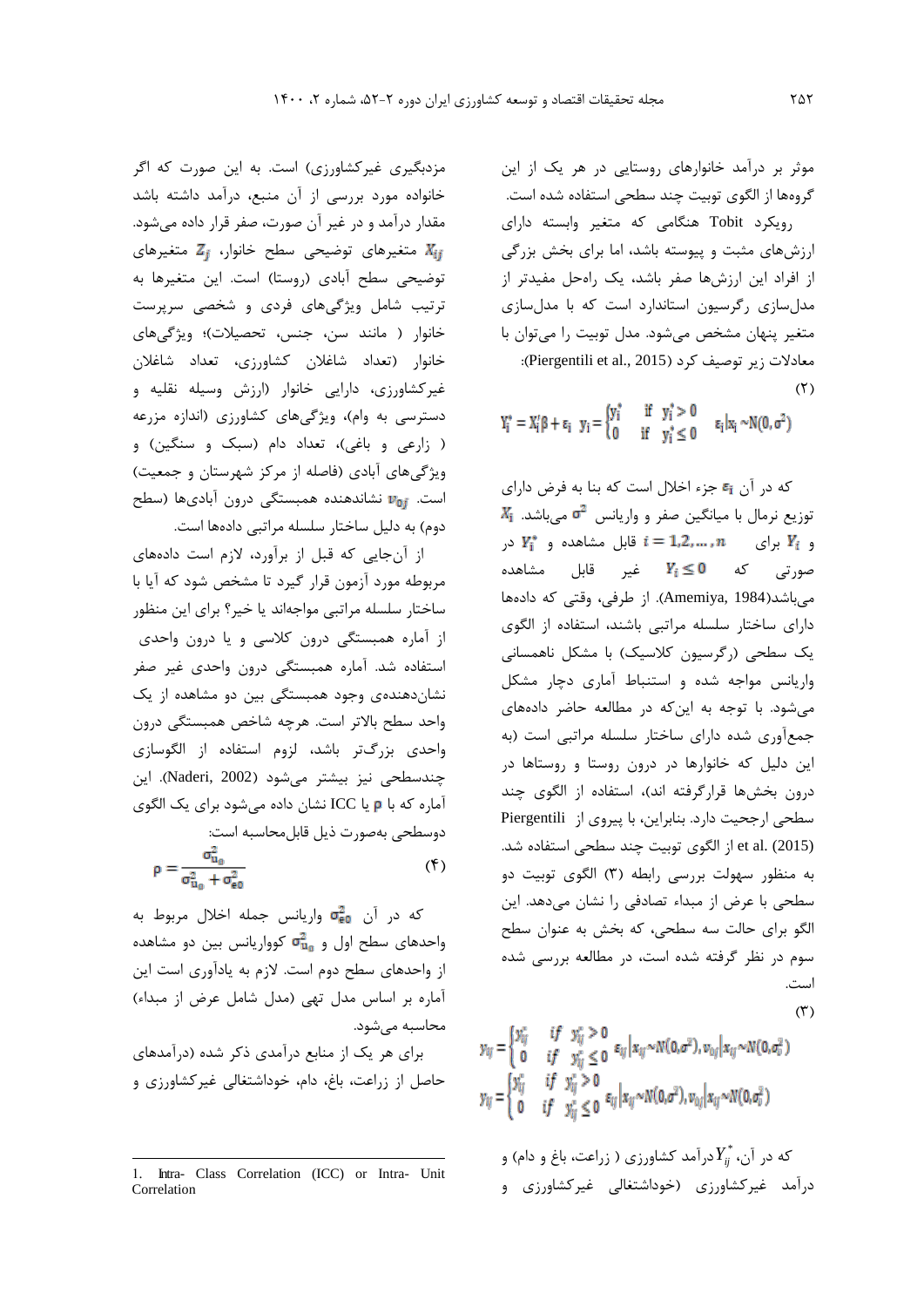مزدبگيرى غيرکشاورزى) با توجه به جدول (١) چهار<sup>\</sup> مدل برآورد میشود.

| جدول ۱- سناریوهای مختلف ساختن مدل |               |              |                    |  |  |
|-----------------------------------|---------------|--------------|--------------------|--|--|
|                                   | الگوی دو سطحی |              |                    |  |  |
| مدل ۴                             | مدل ۳         | مدل ۲        | مدل ۱<br>(مدل تھی) |  |  |
| مدل ۳+                            | مدل ۲+        | مدل ۱ +      | مدل تھی            |  |  |
| متغيرهاي                          | (ویژگیهای     | متغيرهاي     | بدون               |  |  |
| سطح روستا                         | كشاورزي)      | سطح اول      | متغيرهاي           |  |  |
|                                   |               | (ویژگی       | توضیحی و           |  |  |
|                                   |               | خانوار ها)   | تنها در نظر        |  |  |
|                                   |               |              | گرفتن اثرات        |  |  |
|                                   |               |              | تصادفي روستا       |  |  |
| نتايج نشان                        | نتايج نشان    | نتايج ارتباط | نتايج براي         |  |  |
| مىدهند اگر                        | مىدهند اگر    | بين          | نشان دادن          |  |  |
| متغيرهاي                          | ویژگی های     | متغيرهاي     | درصد نوسان         |  |  |
| سطح دو                            | كشاورزي       | سطح ۱        | درسطح              |  |  |
| (روستا) اضافه                     | اضافه شوند    | (خانوارها) و | درآمد که به        |  |  |
| شوند مدل                          | مدل بهتر      | درآمد را     | وسيله              |  |  |
| بهتر مىشود.                       | مىشود.        | نشان         | واحدهاى            |  |  |
|                                   |               | مے دھند.     | سطح دو             |  |  |
|                                   |               |              | (روستا)            |  |  |
|                                   |               |              | توضيح داده         |  |  |
|                                   |               |              | شدەاند.            |  |  |

براي انتخاب بين مدلهاي مختلف الگوي چندسطحی با توجه به اينکه مدلها بهصورت Nest و يا Nonnest هستند، از آمارههاي مختلفی میتوان استفاده کرد. به طوري که اگر مدلها بهصورت Nest بودند، از دو 2 آماره LR و Deviance استفاده گردد. هر دو اين آمارهها داراي توزيع کاي اسکور با درجه آزادي تعداد محدوديتها هستند )[1995 ,Goldstein](#page-15-19)). اگر فرض شود که مدل I درون مدل II قرار گرفته باشد )Nest شده باشد) آماره LR بهصورت رابطه (۵) نوشته میشود.

2. Likelihood Ratio Test

-

$$
(\Diamond)
$$

$$
LR = 2 \times log(L_{II}/L_I) = 2 \times (log L_{II} - log L_I) \sim \chi^2_q
$$

 $\mathbf{L}_{\mathbf{I}}$  که در آن،  $\mathbf{L}_{\mathbf{II}}$  مقدار log likelihood مدل دوم و مقدار likelihood log مدل اول و q تعداد پارامترهاي اضافی در مدل دوم است. اگر آماره LR در مدلی معنیدار شد نشان میدهد، آن مدل خوب است. شاخص Deviance که برابر با liklihood log-2 است و هرچه کمتر باشد آن مدل بهتر است. معيارهاي نيکويی برازش در مدلهاي Nonnest همان معيارهاي شوارتز، بيزين و ٢ آکائيک است.

عالوه بر آمارههاي فوق و با توجه به اينکه محاسبه 2 آماره ضريب تعيين ) R ) در مدلهاي سلسله مراتبی 2 مشکل است آماره <sup>1</sup>R به عنوان شاخص جايگزين پيشنهاد شده است. اين آماره از طريق محاسبه کاهش نسبی جز خطاي تصادفی در سطح يک نسبت به مدل تهی در الگوهاي سلسله مراتبی خطی محاسبه میشود اگرچه آماره  $\mathsf{R}^2$  برای همه.) [Piergentili et al., 2015](#page-15-17)) سطوح قابل محاسبه است. براي يک الگوي دوسطحی 2 R براي سطح اول و سطح دوم بهصورت رابطه )6( محاسبه می شود (Hox, 2002).  $(5)$ 

Level 1 
$$
R_1^2 = 1 - \frac{\hat{\sigma}_{01}^2}{\hat{\sigma}_{p1}^2}
$$
  
Level 2  $R_2^2 = 1 - \frac{\hat{\sigma}_{02}^2}{\hat{\sigma}_{p2}^2}$ 

 $\widehat{\sigma}_{\rm b}^2$ که در آن،  $\widehat{\sigma}_{\rm p}^2$  واريانس مربوط به مدل کامل و واريانس مربوط به مدل صفر است.

## **نتایج و بحث**

در جدول 2 ميانگين درآمدي در هر يک از منابع درآمدي و سهم هر يک از کل درآمد يک خانوار روستايی با توجه به نمونه مورد بررسی )380 خانوار( در سال 1395-96 آمده است.

 $\overline{a}$ 

4.  $AC$ 

**<sup>.</sup>**1 **درآمد از يارانهها به دليل اينکه به صورت نقدي از طرف دولت پرداخت میشود و همه خانوارهاي آن را دريافت میکنند و درآمد از مستمري، سودسپردهو اجاره نيز به دليل اينکه عوامل اقتصاد کالن بر آنها تاثير دارد، بررسی نشدهاند.**

<sup>3.</sup> BIC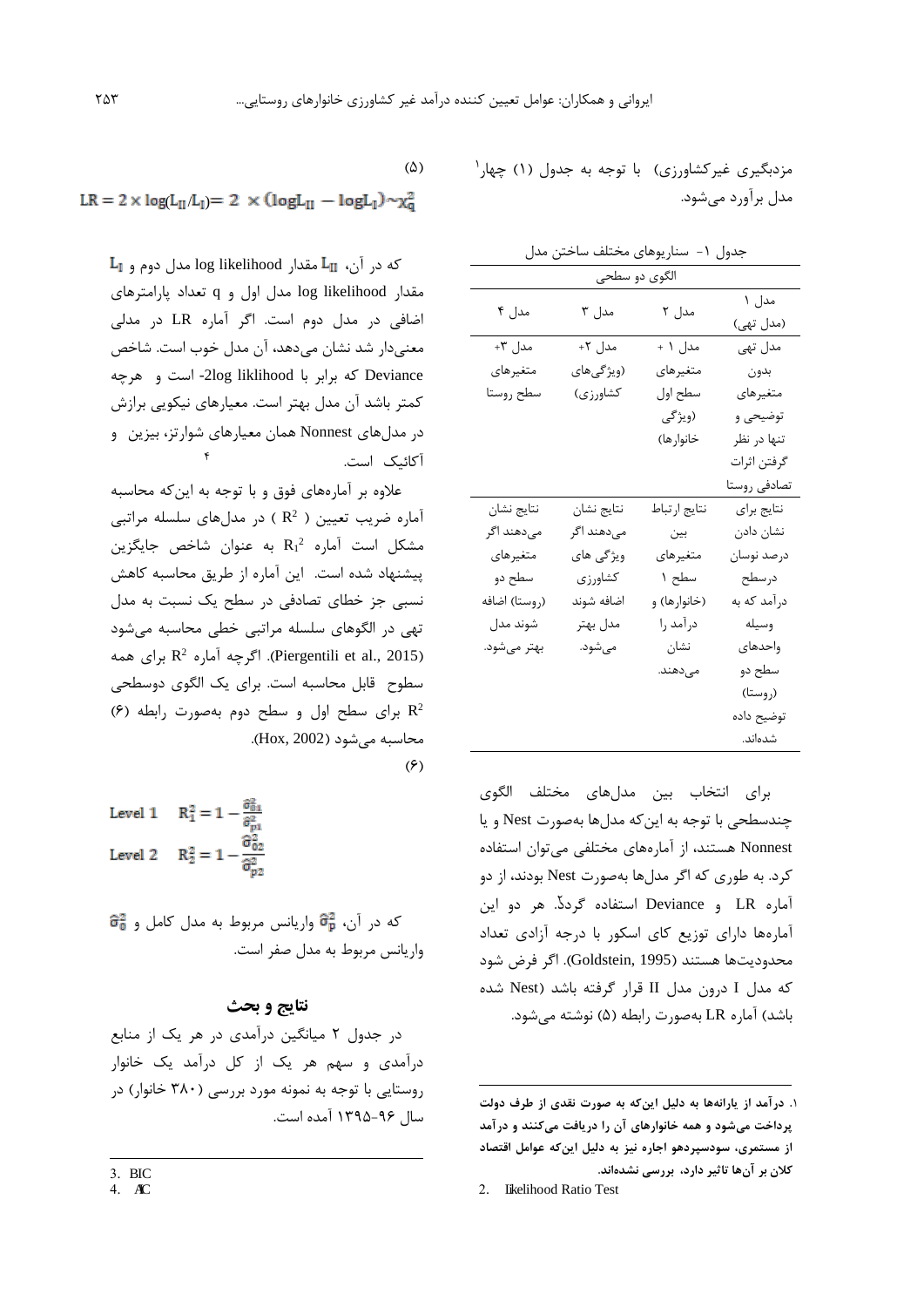|                                                      |                                     |                 | منابع درآمدی در شهرستان نیشابور ( میلیون تومان) |
|------------------------------------------------------|-------------------------------------|-----------------|-------------------------------------------------|
| سهم<br>از کل<br>در آمد<br>$\left(\frac{7}{2}\right)$ | انحراف<br>معيار                     | ميانگين         | منابع درأمدي                                    |
| $\cdots$                                             | ۱۶۴۰                                | ۲۱/۱۹           | کل در آمد خانوار                                |
| 51118                                                | ۱۵/۸۰                               | 1.1             | درآمد کشاورزی                                   |
| ۱۴۱۶۵                                                | ۵۱۶۵                                | T/11            | زراعت                                           |
| $1\Delta/YY$                                         | ۸۱۶۳                                | $\tau/\tau\tau$ | باغ                                             |
| ۲۰/۷۸                                                | ۱۰/۳۵                               | ۴۱۴۱            | دام                                             |
| <b>FAIAT</b>                                         | ۸/۴۷                                | ۱۰/۳۵           | درآمد غیرکشاورزی                                |
| ۳۶۱۶۵                                                | $\lambda$ /٢٢                       | <b>Y/YY</b>     | ۱- درآمد مبتنی بر فعالیت                        |
| $\mathbf{Y} \cdot / \mathbf{1}$                      | Y/YY                                | ۴۱۲۶            | خود اشتغالي غير كشاوزي                          |
| ۱۶۱۵۴                                                | ۶۱۳۲                                | ۳/۵۱            | مزدبگیر غیرکشاورزی                              |
| 17/1Y                                                | $\mathbf{\tilde{y}}\cdot\mathbf{v}$ | <b>Y/41</b>     | ۲- درآمدهای کسب نشده                            |
| Y/90                                                 | ۲/۹۸                                | ۱۶۲             | مستمری-سود سپرده- اجاره و                       |
| 9/7                                                  | ۰۱۶۴                                | ۱/۹             | درآمدهای انتقالی ( یارانه)                      |
|                                                      |                                     |                 | ماخذ: يافته هاي پژوهش                           |

جدول ۲- ميانگين سالانه درآمد خانوارهاي روستايی به تفکيک

چنانچه جدول 1 نشان میدهد، ميانگين درآمد يک خانوار روستايی شهرستان نيشابور در سال )-96 1395( مبلغ 21/19 ميليون تومان میباشد که 51/16 درصد از آن از بخش کشاورزي و 48/83 درصد نيز از بخش غيرکشاورزي تامين میشود. درآمد بخش کشاورزي به سه زير گروه زراعت، باغ و دام تقسيم شده است. ميانگين درآمد حاصل از هريک از اين منابع درآمدي به ترتيب ٣/١١، ٣/٣٣ و ۴/۴١ ميليون تومان

بوده که سهمی حدود ،14/65 15/72 و 20/78 درصد از کل درآمد را داشتهاند. ميانگين درآمد در هر يک از زيرگروههاي درآمد غيرکشاورزي که شامل درآمد از خود اشتغالی غيرکشاورزي، درآمد از مزدبگيري غيرکشاورزي، درآمد از مستمري، سود سپرده، اجاره و درآمد از يارانه است به ترتيب ۴/۲۶، ۳/۵۱، ۶۲/۶۲ و ۱/۹ ميليون تومان در سال بوده است. سهم هرکدام از اين منابع درآمدي نيز به ترتيب ،20/11 ،16/54 2/96 و 9/21 درصد از کل درآمد میباشد. همانطور که مالحظه میشود، در بين منابع درآمدي کشاورزي بيشترين سهم مربوط به درآمد از بخش دام و در درآمدهاي غيرکشاورزي بيشترين سهم مربوط به خوداشتغالی غيرکشاورزي است. شايان ذکر است با توجه به اندازه خانوار که 3/58 نفر میباشد درآمد سرانه در نمونه مورد بررسی 5/91 ميليون تومان در سال 1395-96 است.

از 380 خانوار مورد بررسی، 64/5 درصد داراي حداقل يک منبع درآمد کشاورزي و 70 درصد داراي حداقل يک منبع درآمدي غيرکشاورزي )بدون در نظر گرفتن يارانهها) هستند. همچنين، از نظر تنوع منابع درآمدي، 46 درصد از خانوارها دو منبع، 34 درصد سه منبع، 16 درصد چهار منبع، 4 درصد پنج منبع، يک خانوار شش منبع درآمدي و يک خانوار هم هفت منبع درآمدي داشتهاند. در جدول 3 ميانگين درآمد، حداقل و حداکثر درآمد و ويژگیهاي سرپرست خانوار در هريک از منابع درآمدي ارائه شده است.

| تحصيلات                      |                    |              | درآمد سالانه ( میلیون تومان) |                    |              |                                                                        |
|------------------------------|--------------------|--------------|------------------------------|--------------------|--------------|------------------------------------------------------------------------|
| سرپرست<br>(سال)              | سن سرپرست<br>(سال) | حداكثر       | حداقل                        | ميانگين            | تعداد خانوا, | شرح                                                                    |
| 9/99                         | 57/9               | .757         | 31197                        | $\lambda$ /94      | ۱۳۲          | خانوارهای دارای درآمد از زراعت                                         |
| ۶۱۶۶                         | ۴۵/۵۲              | $\cdot$ /٣۵  | $YY/\Delta Y$                | 1.771              | 156          | خانوارهای دارای درآمد از باغ                                           |
| $Y/\cdot$ ۶                  | 57/15              | $1/\Delta$ . | ۹۵                           | 17/09              | ۱۳۳          | خانوارهای دارای درآمد از دام                                           |
| $\lambda$ /۴۹                | $\Gamma$ 9/٣١      | ۲            | ۴۲                           | $15/\lambda\Delta$ | ۱۲۶          | خانوارهـــــای دارای درآمـــــد از خوداشـــــتغالی<br>غیر کشاورزی      |
| $\lambda$ /۶)                | ۳۸/۲۶              |              | ۴۸                           | 1.70               | 15.          | خانوارهـــــــای دارای در امـــــــد از مزدبگیـــــــری<br>غیر کشاورزی |
| $\Delta$ /9Y                 | <b>AIIAY</b>       | $1/\cdot$ 9  | <b>TAIA.</b>                 | ٧                  | ٣۴           | خانوارهای دارای درآمد از مستمری- سود<br>سیر ده، اجار ه                 |
| $Y/\mathcal{F}^{\mathbf{r}}$ | $f1/\mathfrak{f}$  | .788         | $T/\lambda$                  | $1/9\lambda$       | ٣٨٠          | خانوارهای دارای درآمد از یارانه (کل نمونه)                             |
|                              |                    |              |                              |                    |              | ماخذ: يافته هاي پژوهش                                                  |

جدول ۳- ويژگیهای فردي و ميانگين درآمد در خانوارها به تفکيک هر يک از منابع درآمدي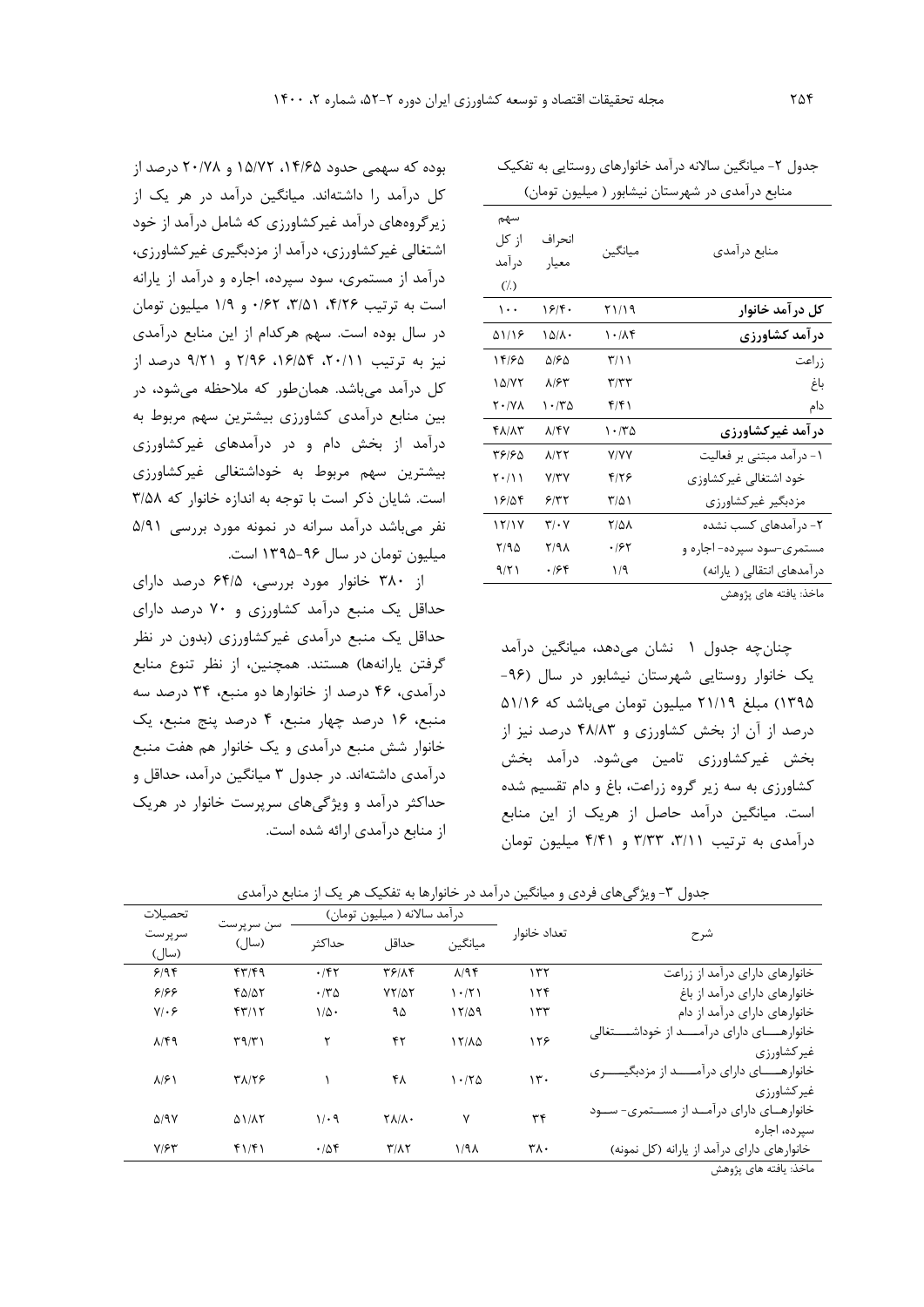با توجه به نتايج جدول ،2 در بين 380 خانوار مورد بررسی، 132 خانوار داراي درآمد از بخش زراعت هستند که به طور ميانگين اين خانوارها در سال زراعی -96 ،1395 8/94 ميليون تومان درآمد داشتهاند. همچنين 124 و 133 خانوار نيز از بخش هاي باغ و دام درآمد داشتهاند که اين خانوارها به ترتيب 10/2 و 12/59 ميليون تومان درآمد ساالنه از اين دو زيربخش کشاورزي کسب نمودند. ميانگين سن سرپرست خانوار در فعاليتهاي بخش کشاورزي بين 43/1 تا 45/5 سال و ميانگين تحصيالت سرپرست خانوار نيز بين 6/6 و 7 سال متغير بوده است. همانطور که مشاهده میشود، تفاوت زيادي بين سن و تحصيالت سرپرست خانوارهاي داراي درآمد از زير بخشهاي کشاورزي وجود ندارد. از بخش خوداشتغالی و مزدبگيري غيرکشاورزي نيز به ترتيب 126 و 130 خانوار کسب درآمد کردهاند که ميانگين درآمد ساالنه آنها 12/85 و 10/25 ميليون تومان بوده است. در اين دو بخش، ميانگين سن سرپرست خانوار 38 و 39 سال و ميانگين تحصيالت نيز

8/5 سال میباشد. در نمونه مورد بررسی، تنها 34 خانوار از بخش مستمري، سود سپرده و اجاره درآمد داشتهاند در حالی که همه خانوارهاي مورد بررسی يارانه دريافت کردهاند بيشترين يارانه دريافتی نيز 3/82 ميليون تومان در سال بوده است. همانگونه که مشاهده میشود سرپرست خانورهايی که از بخش غيرکشاورزي درآمد داشتهاند جوانتر و داراي تحصيالت باالتري نسبت به خانوارهاي داراي فعاليت کشاورزي هستند.

نتايج برآورد الگوي توبيت دوسطحی براي منابع مختلف درآمدي خانوار روستايی در جدولهاي 5 تا 9 آمده است. الزم به ذکر است مدل تهی براي هر يک از منابع درآمدي بر اساس الگوي سهسطحی )سطح بخش به عنوان سطح سوم( هم انجام شد که در جدول 4 نشان داده شده است. در هيچ يک از منابع درآمدي واريانس سطح سوم معنی دار نشده و ساختار دادهها الگوي سهسطحی را تاييد نکرده است. در جدول5 عوامل موثر بر درآمد از زراعت ارائه شده است.

| واریانس جـز خطـای<br>تصادفى | زراعت                                                        | باغ                                                                       | دام                                                              | خوداشتغالے<br>غيركشاورزي                         | مزدبگیری غیرکشاورزی                                     |
|-----------------------------|--------------------------------------------------------------|---------------------------------------------------------------------------|------------------------------------------------------------------|--------------------------------------------------|---------------------------------------------------------|
| ـطح اول (<br>د, س           | 1.7/10                                                       | 119/79                                                                    | ۳۱۹/۴۸                                                           | 747164                                           | $Y \cdot Y / V \Delta$                                  |
| خانوار )                    | $*(1f/T)$                                                    | $*(\Upsilon \Upsilon/\Delta \Lambda)$                                     | $*(\uparrow \uparrow / \uparrow \uparrow)$                       | $*(\mathcal{S}/\mathcal{A} \cdot)$               | $*(\mathbf{Y} \cdot / \mathbf{Y})$                      |
| طح دوم (<br>د, س            | 48197                                                        | $T - T/M$                                                                 | 194/78                                                           | YY/Tf                                            | <b><i>MAY</i></b>                                       |
| روستا)                      | **(19/YF)                                                    | $**(177/9)$                                                               | $\frac{1}{2}(\frac{1}{2}(\frac{1}{2}(\frac{1}{2}(\frac{1}{2})))$ | $**$ ( $\uparrow\uparrow$ ) $\uparrow\uparrow$ ) | $\text{ns}(\Delta/\text{SO})$                           |
| د, سـ                       | $f(f) \cdot 9$                                               | $\text{ns}(\mathfrak{f}\mathfrak{f}/\Lambda\cdot)$ \ $\cdot/\mathfrak{f}$ | $1/TT e-r$                                                       | $1/F9e$ - $rr$                                   | $\tau$ $\tau$ $\tau$ $\epsilon$ $\tau$ $\tau$           |
| (بخش)                       | $\text{ns}(\mathfrak{f}\cdot/\mathfrak{l}\cdot\mathfrak{h})$ |                                                                           | $\text{ns}(1/\text{t} \lambda e^{-1})$                           | $\text{ns}(\lambda/\text{Ne}-\text{S})$          | $\text{ns}(\text{Y}/\text{Y}\text{Y}\text{e}-\text{Y})$ |
|                             |                                                              |                                                                           |                                                                  |                                                  |                                                         |

جدول ۴- واریانس جز خطای تصادفی در الگوی های سهسطحی ( مدل تهی)

ماخذ: يافته هاي پژو.هش

\*\*\*\* و \*\*\* به ترتيب معنى دارى در سطح ١٪، ۵٪ و ١٠٪. مقادير داخل پرانتز انحراف معيار مى باشند.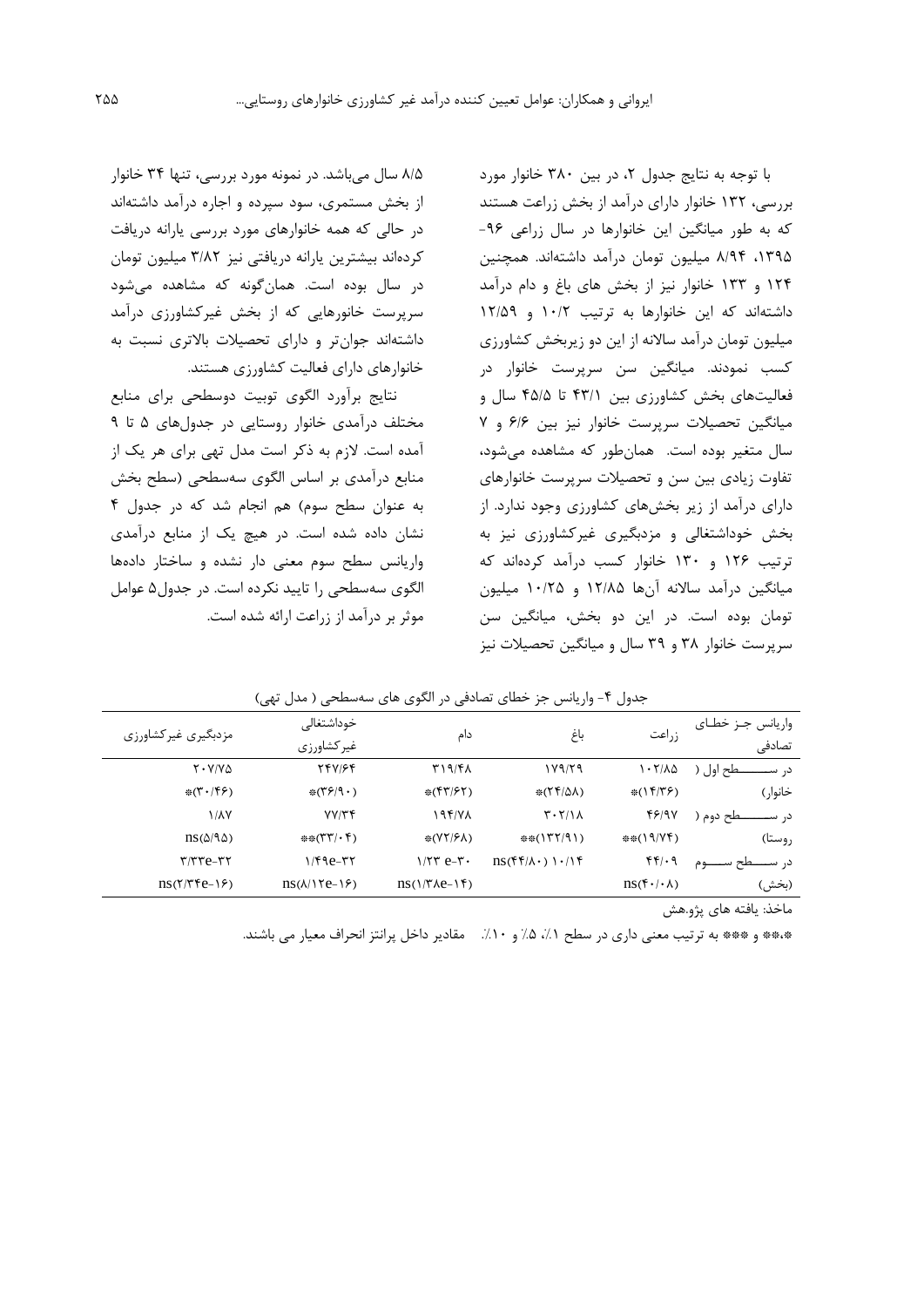| متغيرها                           | مدل ۱ (تهی)                                         | مدل ۲                                                              | مدل ۳                                          | مدل ۴                              |
|-----------------------------------|-----------------------------------------------------|--------------------------------------------------------------------|------------------------------------------------|------------------------------------|
| عرض از مبدا                       | $***-\Delta/\cdot9$                                 | $+T \cdot T$                                                       | #-17/۳9                                        | $-1\Delta/95$                      |
| جنسيت (مرد=١)                     |                                                     | $\Upsilon/\Lambda\Upsilon$                                         | $- \cdot 195$                                  | $- \cdot 194$                      |
| سن (سال)                          |                                                     | *** ' / \ \                                                        | $\cdot/\cdot\cdot$ ۴                           | $-\cdot/\cdot \cdot$               |
| تحصيلات(سال)                      |                                                     | $\cdot/\cdot$ ۳                                                    | .19                                            | .110                               |
| تعداد شاغلان كشاورزي(نفر)         |                                                     | $*YY/Y$                                                            | #11/95                                         | $*11/57$                           |
| مساحت زمين زراعي(هكتار)           |                                                     |                                                                    | $*Y/Y$                                         | $*Y/Y$                             |
| مالکیت زمین زراعی ( مالک=۱)       |                                                     |                                                                    | **/1Y                                          | $\frac{1}{2}V/\cdot$               |
| ارزش دارایی کشاورزی(میلیون تومان) |                                                     |                                                                    | *** $\cdot$ / $\cdot$ )                        | *** $\cdot$ / $\cdot$ )            |
| دسترسی به اعتبارات                |                                                     |                                                                    | $\cdot/\cdot$                                  | $\cdot$ / $\cdot$ $\cdot$ $\cdot$  |
| جمعيت روستا( نفر)                 |                                                     |                                                                    |                                                | $\cdot/\cdot\cdot\tau$             |
| فاصله تا نيشابور( كيلومتر)        |                                                     |                                                                    |                                                | $***$ $\cdot$ / $\cdot$ $\Delta$   |
| واریانس جز خطای تصادفی            |                                                     |                                                                    |                                                |                                    |
| واریانس جز خطای سطح روستا         | $*(\mathbf{r} \cdot \mathbf{r}) \wedge \mathbf{r})$ | $*(\Upsilon \Upsilon/\Delta \cdot )\Upsilon \Upsilon/\Delta \cdot$ | $\frac{1}{2} (Y/\Gamma) \Gamma \cdot T \Gamma$ | $*(9 \cdot f) 9 7\lambda$          |
| واریانس جز خطای سطح خانوار        | $*(15/5)1.7/74$                                     | $*(\frac{5}{4}\lambda)\Delta \cdot 15V$                            | $*(7/95)77/17$                                 | *(٢/٩١)٢١/٨۵                       |
| ICC                               | .759.                                               |                                                                    |                                                |                                    |
| $-211$                            | 1571/26                                             | 1.5.789                                                            | 9.5118                                         | $9 \cdot \cdot \alpha$             |
| R12                               |                                                     | 70.191                                                             | 7.9191                                         | $\gamma$ Y $\lambda/\lambda$ 9     |
| LR test vs tobit                  | $(p=0.00)$ $\lambda\Delta/\mathfrak{f}$             | $117/\lambda$                                                      | $(p=0.00)$ $Y/\Delta$ ۳                        | $(p=0.00)$ $\Delta\Delta/\Delta f$ |
| LR test                           |                                                     | $(p=0.00)$ $V \cdot 19$                                            | $(p=0.00)$ $\delta$ ۶/۳.                       | $(p=0.18)$ $\frac{9}{7}$           |
| .                                 |                                                     |                                                                    |                                                |                                    |

جدول ۵- نتايج الگوي توبيت دوسطحی در بررسی عوامل موثر بر درآمد از زراعت

ماخذ: يافته هاي پژوهش

\*،\*\*، \*\*\* معنی داري در سطح ،1 5 و 10 درصد . مقادير داخل پرانتز انحراف معيار می باشند.

با توجه به نتايج جدول 5 و معنیداري واريانس جز خطاي تصادفی در سطح روستا و همچنين مقدار آماره ICC وجود ساختار سلسه مراتبی و الگوي دوسطحی در دادهها تاييد میشود. مقدار آماره Tobit vs Test Lr نيز بيانگر برتر بودن الگوي دوسطحی نسبت به الگوي توبيت استاندارد است. عالوه بر اين، ورود ويژگیهاي خانوار (مدل ٢)، کشاورزي (مدل ٣) و روستا (مدل ۴) در برآورد الگو منجر به کاهش واريانس جز خطاي تصادفی در هر دو سطح خانوار و روستا شده است که حاکی از بهتر شدن الگو با ورود اين متغيرها بوده است. علاوه بر اين، مقدار آماره R1<sup>2</sup> (۶۱/ ۷۸درصد) در مدل(۳) که معياري مشابه  $\mathrm{R}^{2}$  در الگوي توبيت استاندارد است، خوب بودن برازش الگو را تاييد میکند. با توجه به توضيحات بيان شده و معنیدار نشدن آماره Test LR در مدل )4(، مدل )3( به عنوان الگوي برتر در بررسی عوامل موثر بر درآمد از بخش زراعت انتخاب می شود. بر

اساس مقدار آماره ICC، 44/90 درصد از نوسانات سطح درآمد از بخش زراعت مربوط به تفاوت در روستا است. به عبارت ديگر، 55 درصد از نوسانات توسط ويژگیهاي خانوار و کشاورزي توضيح داده شده است. با توجه به نتايج مدل )3(، متغيرهاي تعداد شاغالن کشاورزي، سطح زيرکشت محصوالت زراعی و مالکيت زمين زراعی اثر مثبت و معنیداري بر درآمد از بخش زراعت به ترتيب در سطح ١٠٪، ١٪ و ١٪ داشتهاند. براي مثال يک هکتار افزايش در سطح زيرکشت محصوالت زراعی، درآمد از اين بخش را 2/17 ميليون تومان افزايش میدهد. ساير ويژگیها مانند جنسيت، سن و سطح تحصيالت سرپرست خانوار و همچنين مقدار اعتبارات دريافتی براي فعاليت زراعی اثر معنیداري بر درآمد از بخش زراعت نداشته است. در جدول 6 نتايج الگوي توبيت دوسطحی در بررسی عوامل موثر بر درآمد از بخش باغ آمده است.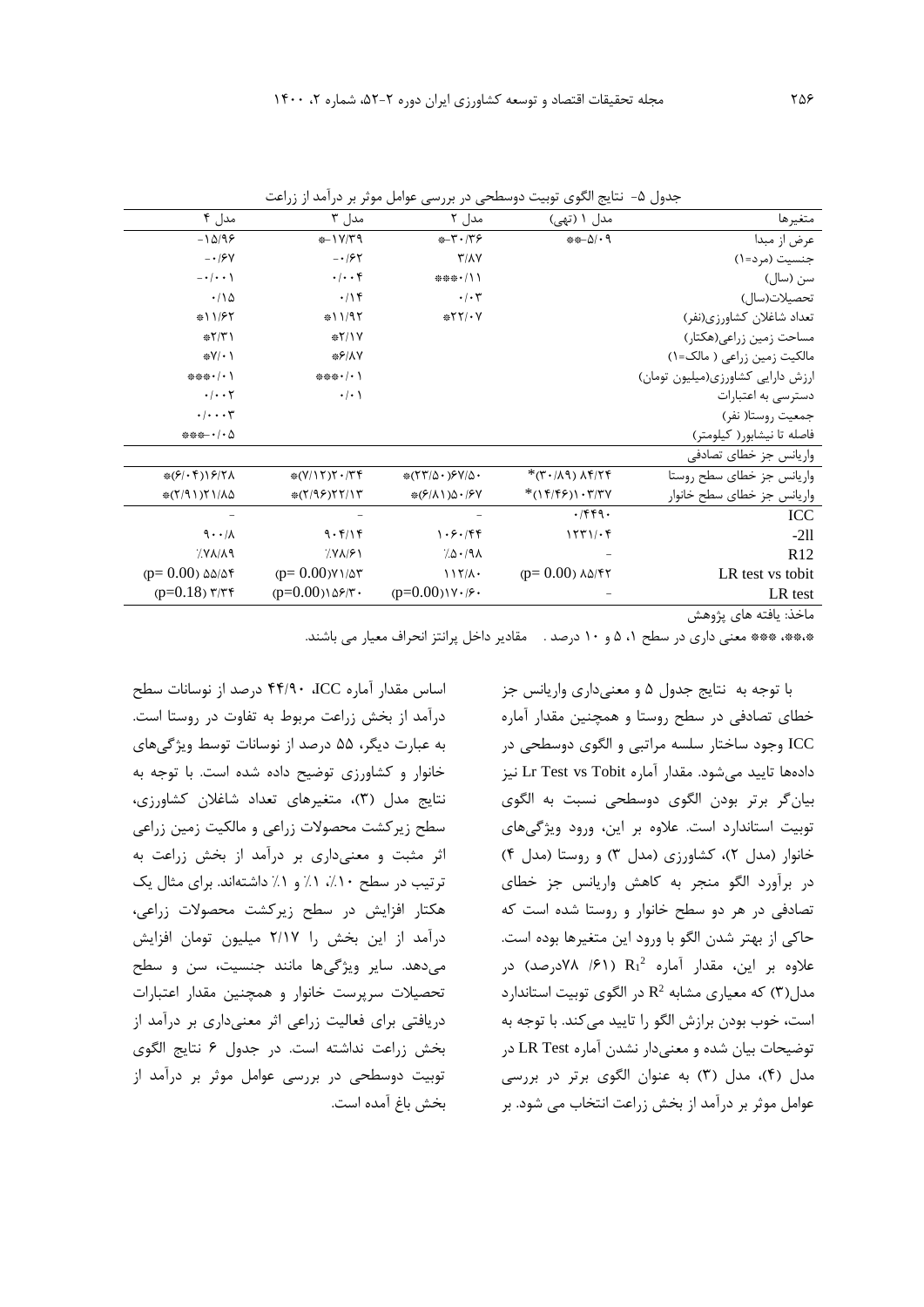| مدل ۴                                                     | مدل ۳                                                                                    | مدل ۲                                                | مدل ۱ (تهی)                                | متغيرها                           |
|-----------------------------------------------------------|------------------------------------------------------------------------------------------|------------------------------------------------------|--------------------------------------------|-----------------------------------|
| $(\Gamma/\Delta\Delta)$ - $\Delta/\Gamma\Gamma$           | $^*(\Upsilon/\Upsilon) - 9/\Delta$                                                       | $*(9/\cdot \Delta) - f f / f f$                      | $*(\uparrow/\wedge\triangle) - 11/\cdot V$ | عرض از مبدا                       |
| $(1/\lambda\lambda)\cdot$ /٢٢                             | $(1/97)\cdot$                                                                            | $(0/10)$ $7/19$                                      |                                            | جنسیت (مرد=۱)                     |
| $(\cdot/\cdot \mathfrak{k}) - \cdot/\cdot \Delta$         | $( \cdot   \cdot \mathfrak{f}) \negthinspace - \negthinspace \cdot   \cdot \mathfrak{f}$ | $\mathcal{N}(\cdot, \cdot, \cdot) \cdot \mathcal{N}$ |                                            | سن (سال)                          |
| $(\cdot/\mathcal{N})$ - $/\cdot$ . $\mathcal{F}$          | $(\cdot/\mathcal{N})$ - $/\mathcal{N}$                                                   | $(\cdot/\mathcal{r})\cdot/\mathcal{r}$               |                                            | تحصيلات(سال)                      |
| $*(1/\sqrt{2})$ T/ $\sqrt{2}$                             | $** (1/\Delta)$ $*/\Lambda$                                                              | * (٣/٧٧) ٢٥/٥۶                                       |                                            | تعداد شاغلان كشاورزي(نفر)         |
| $*(1/5T)$ $T \cdot 15T$                                   | $*(1/70)$ $7.10$                                                                         |                                                      |                                            | مساحت زمين باغي(هكتار)            |
| $*(1/\cdot f) f/\Delta f$                                 | $*(1/\cdot 5)$ $5/50$                                                                    |                                                      |                                            | مالکیت زمین باغی ( مالک=۱)        |
| $( \cdot   \cdot \cdot \epsilon )$ - $  \cdot \cdot \tau$ | $( \cdot   \cdot \cdot \mathcal{E})$ $- \cdot   \cdot \cdot \mathcal{E}$                 |                                                      |                                            | ارزش دارایی کشاورزی(میلیون تومان) |
| $(\cdot/\mathcal{N})\cdot/\mathcal{N}\cdot\mathcal{S}$    | $(·/1)$ )·/ $·$                                                                          |                                                      |                                            | دسترسی به اعتبارات                |
| $(\cdot/\cdot\cdot)$ ) $-\cdot/\cdot\cdot\cdot$ 9         |                                                                                          |                                                      |                                            | جمعيت روستا ( نفر)                |
| $*(\cdot/\cdot 7)-\cdot/\cdot \Delta$                     |                                                                                          |                                                      |                                            | فاصله تا نیشابور( کیلومتر)        |
|                                                           |                                                                                          | واریانس جز خطای تصادفی                               |                                            |                                   |
| $*(9/5) 19/10$                                            | $*(1.11) 7971$                                                                           | $*(1.9/11)$ $75/7$                                   | * $(179/9)$ $T10/T$                        | واریانس جز خطای سطح روستا         |
| $*(7/15) 19/71$                                           | $*(7/77)$ $9/9$                                                                          | $*(1\lambda/11) 17\Delta/\Delta1$                    | $*$ (۲۴/۵۵) ۱۷۹/۱۹                         | واریانس جز خطای سطح خانوار        |
|                                                           |                                                                                          |                                                      | .19749                                     | ICC                               |
| VVT/FY                                                    | YAY/7f                                                                                   | $11 - 7701$                                          | 11AV/AF                                    | $-211$                            |
| 79.197                                                    | 7.9.199                                                                                  | 755/7V                                               |                                            | $R_1^2$                           |
| $(p=0.00) \Delta \cdot / \Delta$                          | $(p=0.00)$ $\Delta\Delta/\Delta V$                                                       | $(p=0.00)$ 177/AV                                    |                                            | LR Test vs Tobit                  |
| $(p=0.01)$ $\lambda$ /9۳                                  | $(p=0.00)$ ٣٢١/٢۴                                                                        | $(p=0.00)$ $\lambda$ ۴/۲ $\lambda$                   |                                            | LR Test                           |

جدول ۶- نتايج الگوي توبيت دوسطحی در بررسی عوامل موثر بر درآمد از باغ

ماخذ: يافته هاي پژوهش

\*،\*\* و \*\*\* به ترتيب معنی داري در سطح ،%1 %5 و .%10 مقادير داخل پرانتز انحراف معيار می باشند

با توجه به جدول ۶، معنیدار بودن واريانس اجزاي خطاي تصادفی )سطح روستا و خانوار( و مقدار آماره ICC در مدل تهی، وجود ساختار سلسه مراتبی در درآمد از بخش باغبانی را تاييد میکند. همچنين، کاهش واريانس اجزاي خطاي تصادفی با اضافه شدن ويژگیهاي مربوط به خانوار، کشاورزي و روستا بهبود الگوي برآورد شده را نشان میدهد. در بين مدلهاي برآورد شده با توجه به مقدار شاخص دويانس و معنیدار بودن آن بر اساس Test LR، مدل )4( به عنوان الگوي بهتر انتخاب شد. مقدار آماره  $\rm R_1{}^{2}$  نشان میدهد که استفاده از ساختار سلسله مراتبی و متغير هاي وارد شده در الگو 91 درصد از نوسانات متغير وابسته را توضيح میدهند. با توجه به مدل تهی )مدل 1( مقدار آماره ICC نشان میدهد که 63/7 درصد از نوسانات درآمد از بخش باغ مربوط به سطح روستا است. بر اساس نتايج مدل )4( تنها سه متغير مالکيت زمين و مساحت زمين باغی و تعداد شاغالن بخش کشاورزي اثر معنیدار و

مثبت بر درآمد از بخش باغ داشته اند. به طوري که افزايش يک هکتار به سطح باغات درآمد از اين بخش را 30 ميليون تومان افزايش داده است. مالکيت زمين باغی درآمد ساالنه را 4/45 ميليون تومان افزايش میدهد. در بين ويژگیها روستا، فاصله از مرکز شهرستان اثر منفی بر درآمد از بخش باغبانی داشته است. به عبارت ديگر هرچه فاصله روستا از مرکز شهرستان بيشتر شده است درآمد از بخش باغ در بين خانوارهاي داراي اين درآمد کاهش يافته است. اين مساله با واقعيت مناطق روستايی شهرستان نيشابور کامالً منطبق است، چون روستاهايی که در بخشهاي زبرخان و مرکزي شهرستان هستند و فاصله کمتر با شهر نيشابور دارند عمدتاً محصوالت باغی آبی با درآمد باال مانند آلو بخارا و گيالس توليد میکنند ولی روستاهاي مناطق سرواليت بادام و سيب که بيشتر هم به صورت ديم است، را توليد میکنند. جدول 7 اثر عوامل موثر بر درآمد از بخش دامداري را نشان میدهد.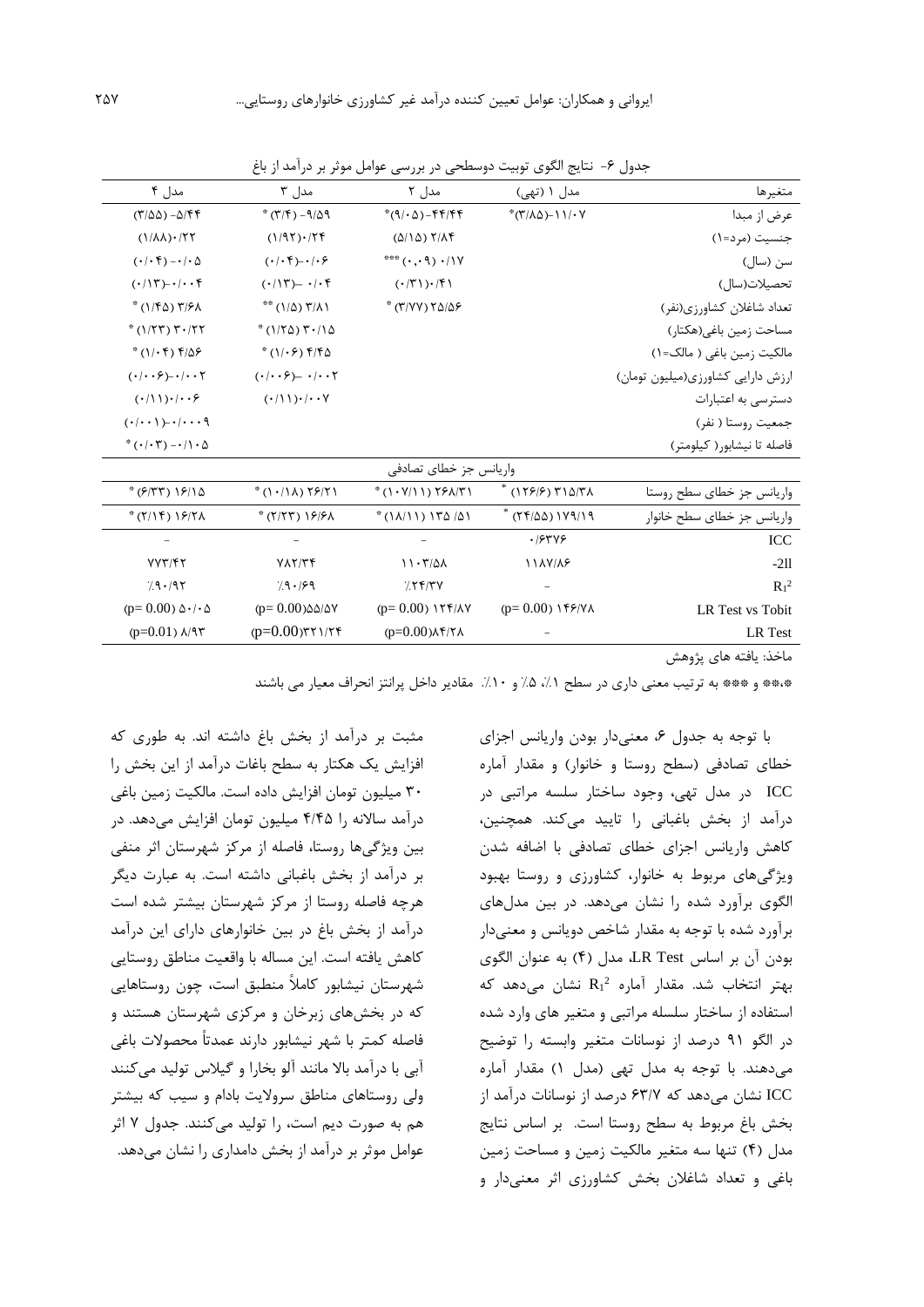| مدل ۴                                                  | مدل ۳                                                               | مدل ۲                              | مدل ۱ (تهی)                                      | متغيرها                    |
|--------------------------------------------------------|---------------------------------------------------------------------|------------------------------------|--------------------------------------------------|----------------------------|
| $*$ $(Y Y\Delta) - Y/1$ .                              | $*(T/TT) - \lambda/T9$                                              | $(1.74) - 577$<br>₩                | $(\Upsilon/\Upsilon)^*$ - $\Upsilon/\Lambda V$   | عرض از مبدا                |
| $(1/9)$ - $\cdot$ / $\lambda\lambda$                   | $(1/9 \cdot) - \cdot 95$                                            | $(\Delta/\lambda\Delta)$ ۴/۷۳      |                                                  | جنسيت (مرد=١)              |
| $(\cdot/\cdot\mathfrak{k})$ - $/\cdot\mathfrak{k}$     | $(\cdot/\cdot) \cdot) - (\cdot) \cdot$                              | $(115)$ ./.9                       |                                                  | سن (سال)                   |
| $(\cdot/\mathcal{N})\cdot/\mathcal{N}$                 | $(\cdot/\mathcal{N})$ - $/\mathcal{N}$                              | (150)                              |                                                  | تحصيلات (سال)              |
| $*(1/\sqrt{Y})$ $9/99$                                 | $*(1/\sqrt{Y})$ $/Y$                                                | $*(f/fY)Y.799$                     |                                                  | تعداد شاغلان كشاورزي (نفر) |
| $*(\cdot/\cdot \mathsf{r})\cdot$ /۶۴                   | $*(\cdot/\cdot \mathsf{r})\cdot/50$                                 |                                    |                                                  | دام سبک (راس)              |
| $*(\cdot/\cdot \mathcal{A})$ $\mathcal{A}/\mathcal{A}$ | $*(\cdot/\cdot \mathcal{A})$ $\mathcal{Y}/\mathcal{F}$ .            |                                    |                                                  | دام سنگین (راس)            |
| $(1/79) - 1/99$                                        | $(1/\Upsilon V) - 1/9\Lambda$                                       |                                    |                                                  | دسترسی به اعتبارات         |
| $(\cdot/\cdot\cdot\cdot) - \cdot/\cdot\cdot$<br>森森     |                                                                     |                                    |                                                  | جمعیت روستا ( نفر)         |
| $(\cdot/\cdot7)-\cdot/\cdot$                           |                                                                     |                                    |                                                  | فاصله تا نيشابور (كيلومتر) |
|                                                        |                                                                     | واریانس جز خطای تصادفی             |                                                  |                            |
| $(1/\lambda9)Y/\cdot Y$                                | $(7/19)7/\lambda\Delta$                                             | $*(\Delta \Delta)$ $\Delta \Gamma$ | 19f/Y<br>*(YY/۶۸)                                | واریانس جز خطای سطح روستا  |
| $*(\Upsilon/\mathcal{F}\Upsilon) \Upsilon(\Upsilon)$   | $*(\uparrow/\uparrow\uparrow) \uparrow \uplambda/\uparrow \uparrow$ | $(TF/FT) T\Delta F/F1$             | T19/FV<br>$*(\uparrow\uparrow/\uparrow\uparrow)$ | واریانس جز خطای سطح خانوار |
| $\overline{\phantom{0}}$                               | $\overline{\phantom{0}}$                                            |                                    | $\cdot$ /٣٧٨٧                                    | ICC                        |
| 977/97                                                 | 97Y/A                                                               | 1599/5                             | ITAA/VF                                          | $-211$                     |
| 791/19                                                 | 791/19                                                              | 719/77                             | $\bar{\phantom{a}}$                              | $R_1^2$                    |
| $(p=0.08)$ $1/A$                                       | $(p=0.03)$ ۳/۱۸                                                     | $p=$ ) ۴۶/۶۴<br>(0.00)             | $p=$ ) $5\frac{\nu}{\Delta V}$<br>(0.00)         | LR test vs tobit           |
| $(p=0.08)$ $\frac{f}{\lambda}$                         | <b>٣۶١/٨١</b><br>$(p=0.00)$                                         | $(p=0.00)$ $A$ $($                 |                                                  | LR test                    |

ماخذ: يافته هاي پژوهش

\*،\*\* و \*\*\* به ترتيب معنی داري در سطح ،%1 %5 و .%10 مقادير داخل پرانتز انحراف معيار می باشند

متغيرهاي تعداد شاغالن بخش کشاورزي، تعداد دام سبک و سنگين اثر مثبت و معنیدار بر درآمد از بخش دام داشته است. ساير متغيرها مانند دسترسی به اعتبارات، سن و تحصيالت سرپرست خانوار اثر معنیداري بر درآمد دامی نداشته است. افزايش يک راس دام سنگين ( گاو شيري و پرواري) و دام سبک )گوسفند و بز( به ترتيب درآمد ساالنه از بخش دام را 2/4 ميليون تومان و 650 هزارتومان افزايش میدهند. اضافه شدن هر شاغل بخش کشاورزي نيز درآمد ساالنه خانوار از بخش دام را 6/6 ميليون تومان افزايش میدهد. در بين ويژگی هاي روستا، جمعيت روستا اثر منفی و معنیدار بر درآمد از بخش دام داشته است. به بيان

با توجه به مدل )1(، معنیدار بودن واريانس سطح روستا و مقدار آماره ICC بيانگر وجود ساختار سلسه مراتبی در دادههاي مربوط به درآمد دامی در خانوارهاي روستايی مورد بررسی است. بر اساس آماره ICC، 37/87 درصد از نوسانات درآمد از بخش دام به توسط سطح روستا توجيه میشود و بقيه نوسانات مربوط به ويژگیهاي خانوار و کشاورزي میباشد. کاهش واريانس اجزاي خطاي تصادفی و همچنين شاخص دويانس )- 2 ll2 )و افزايش مقدار <sup>1</sup>R با اضافه شدن ويژگیهاي خانوار، کشاورزي و روستا در مدلهاي 2 تا 4 بيانگر تاثيرگذاري مثبت اين عوامل در برآورد الگو است. عالوه بر اين، معنیداري آزمون LRtest بيانگر ارجح بودن مدل )4( بر ساير مدلها میباشد. با توجه به اين مدل،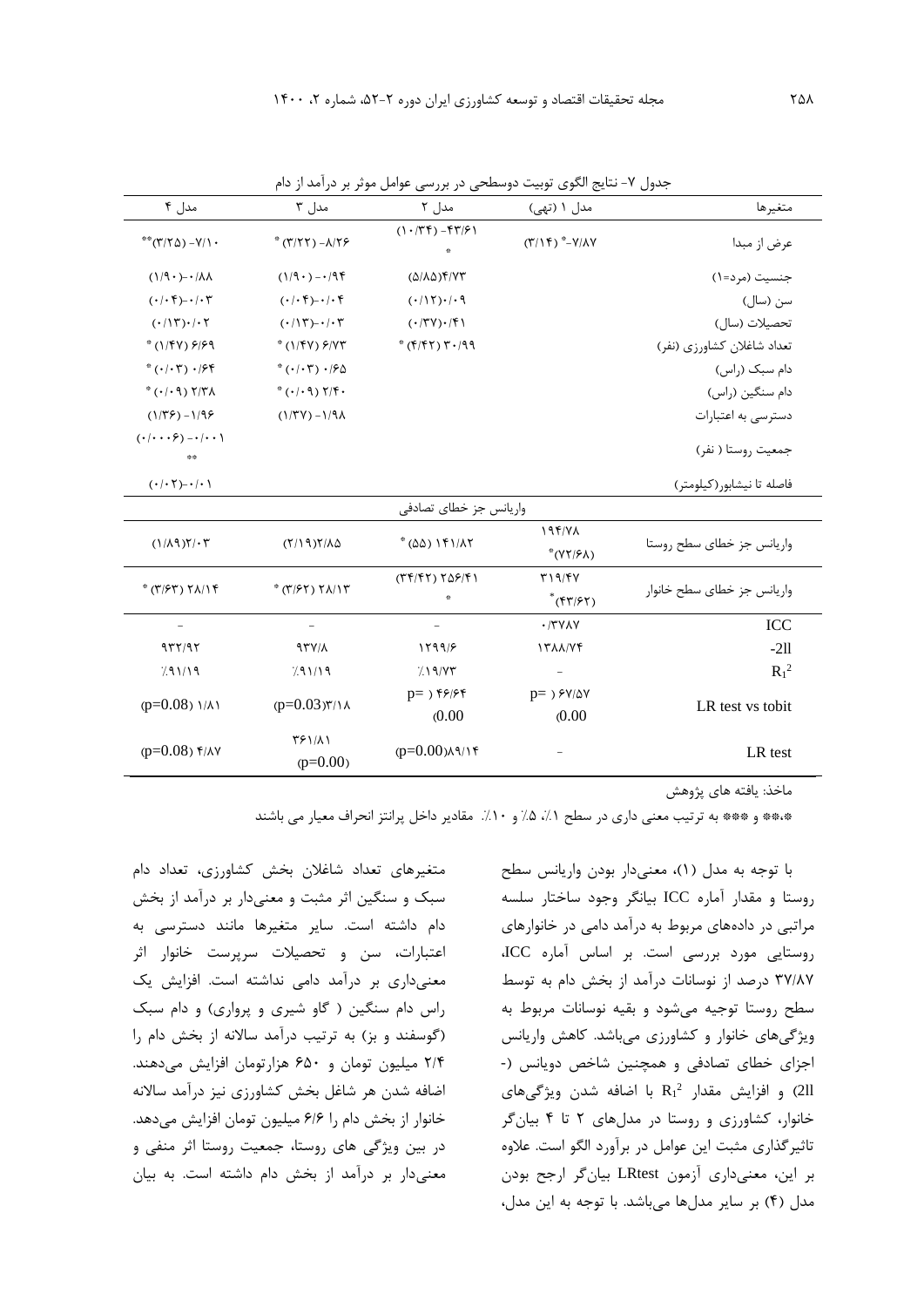ديگر، هرچه جمعيت روستا بيشتر شده درآمد از بخش دام کاهش يافته است.

جمعبندي عوامل موثر بر درآمد از بخش کشاورزي خانوارهاي روستايی نشان داد، ويژگیهاي سرپرست خانوار مانند سن، جنس و تحصيالت در درآمد از زيربخشهاي کشاورزي شامل زراعت، باغ و دام اثرگذار نبوده است و اين درآمدهاي وابسته به متغيرهاي مربوط به کشاورزي مانند مساحت زمين، مالکيت آن، تعداد دام سبک و سنگين و تعداد شاغالن در بخش کشاورزي بوده است. افزايش يک نفر به شاغالن کشاورزي خانوار درآمد بيشتري در بخش زراعت نسبت به بخش دام و در بخش دام نسبت به بخش باغ براي خانوار روستايی ايجاد کرده

است. همچنين، اعتبارات دريافتی براي هيچ يک از فعاليتهاي کشاورزي اثر معنیداري بر درآمد از اين زير بخشها نداشته است. در بين ويژگیهاي روستا، جمعيت روستا در درآمد از بخش دام و فاصله تا مرکز شهرستان در درآمد از بخش باغ اثر معنیدار بر درآمد از اين بخشها داشته است.

در بين درآمدهاي غيرکشاورزي، دو منبع درآمدي مبتنی بر فعاليت يعنی درآمد از خوداشتغالی و درآمد از مزدبگيري غيرکشاورزي مورد بررسی قرار گرفتند. در جدول 8 عوامل موثر بر درآمد از خود اشتغالی با استفاده از الگوي توبيت دوسطحی ارائه شده است.

| مدل ۳                                          | مدل ۲                                                       | مدل ۱ (تهی)                                                                           | متغيرها                       |
|------------------------------------------------|-------------------------------------------------------------|---------------------------------------------------------------------------------------|-------------------------------|
| $*(Y/Y9) - Y970$                               | $*(V/\lambda\Delta) - Yf/\cdot T$                           | $(Y/Y\Delta)^* - Y/\lambda Y$                                                         | عرض از مبدا                   |
| *** (A/TV) 9/77                                | *** (5/16) ***                                              |                                                                                       | جنسیت (مرد=۱)                 |
| $( \cdot   \cdot \eta) - \cdot   \cdot  $      | $( \cdot   \cdot \mathcal{A}) - \cdot   \cdot \mathcal{A} $ |                                                                                       | سن (سال)                      |
| $(179)-1.7$                                    | $(179)$ .                                                   |                                                                                       | تحصيلات (سال)                 |
| $*(7/\cdot)$ $9/7 \cdot$                       | $*(7/15) 19/79$                                             |                                                                                       | تعداد شاغلان غيركشاورزي (نفر) |
| $*(\cdot / V)$ $Y/T9$                          | $*(.79)$ $7/19$                                             |                                                                                       | دسترسی به اعتبارات            |
| $*(\cdot/\cdot\cdot))\cdot/\cdot\cdot$         |                                                             |                                                                                       | جمعيت روستا ( نفر)            |
| $(\cdot/\cdot\tau)$ - $/\cdot \setminus$       |                                                             |                                                                                       | فاصله تا نیشابور ( کیلومتر)   |
|                                                |                                                             | واریانس جز خطای تصادفی                                                                |                               |
| $(5/77) \cdot 77$                              | $(1.99)$ V/17                                               | $*(\tau\tau/\cdot\tau)$ $\gamma\tau/\tau\tau$                                         | واريانس جز خطاى سطح روستا     |
| $*(\Upsilon \Lambda/\Upsilon \Upsilon)$ 19./89 | * (٢٨/٧٣) ١٩٢/۶٩                                            | $*(\uparrow \uparrow \uparrow) \uparrow \uparrow \uparrow \uparrow \uparrow \uparrow$ | واريانس جز خطاى سطح خانوار    |
|                                                |                                                             | .777                                                                                  | ICC                           |
| 1519/AF                                        | 1554/77                                                     | 1558148                                                                               | $-211$                        |
| 7.57                                           | 757/19                                                      | -                                                                                     | $R_1^2$                       |
| $(p=0.47) \cdot$                               | $(1p=0.2) \cdot 15r$                                        | $(p=0.00)$ ۲Δ/ $\cdot$ ۳                                                              | LR test vs tobit              |
| $(p=0.005)$ $\cdot$ /۳۹                        | $(p=0.00)$ ۹۹/۲۴                                            |                                                                                       | LR test                       |

جدول ۸- نتايج الگوي توبيت دوسطحی در بررسی عوامل موثر بر درآمد از خوداشتغالی غيرکشاورزي

ماخذ: يافته هاي پژوهش

\*\*\*\* و \*\*\* به ترتيب معنى داري در سطح ١٪، ۵٪ و ١٠٪. مقادير داخل پرانتز انحراف معيار مي باشند

شاخص دويانس،  $\rm R_1{}^2$  و همچنين معنىدار بودن آزمون Test LR ، مدل )3( به عنوان مدل بهتر انتخاب میشود. با توجه به اين مدل، متغيرهاي جنسيت، تعداد شاغالن غيرکشاورزي، اعتبارات و جمعيت روستا اثر مثبت و معنیدار بر درآمد از خود اشتغالی غيرکشاورزي داشتهاند. متغير جنسيت نشان میدهد که مردان نسبت به زنان ساالنه 9 ميليون تومان درآمد بيشتري از بخش

با توجه به جدول 8 ساختار سلسله مراتبی در مشاهدات مربوط به درآمد از خوداشتغالی غيرکشاورزي با توجه به معنیدار بودن واريانس سطح روستا و مقدار آماره ICC و همچنين معنیدار بودن آماره vs Test LR Tobit در مدل تهی )مدل 1( مورد تاييد قرار میگيرد و در برآورد مدل بايستی از الگوي چند سطحی استفاده کرد. در بين مدلهاي برآورد شده، با توجه به مقادير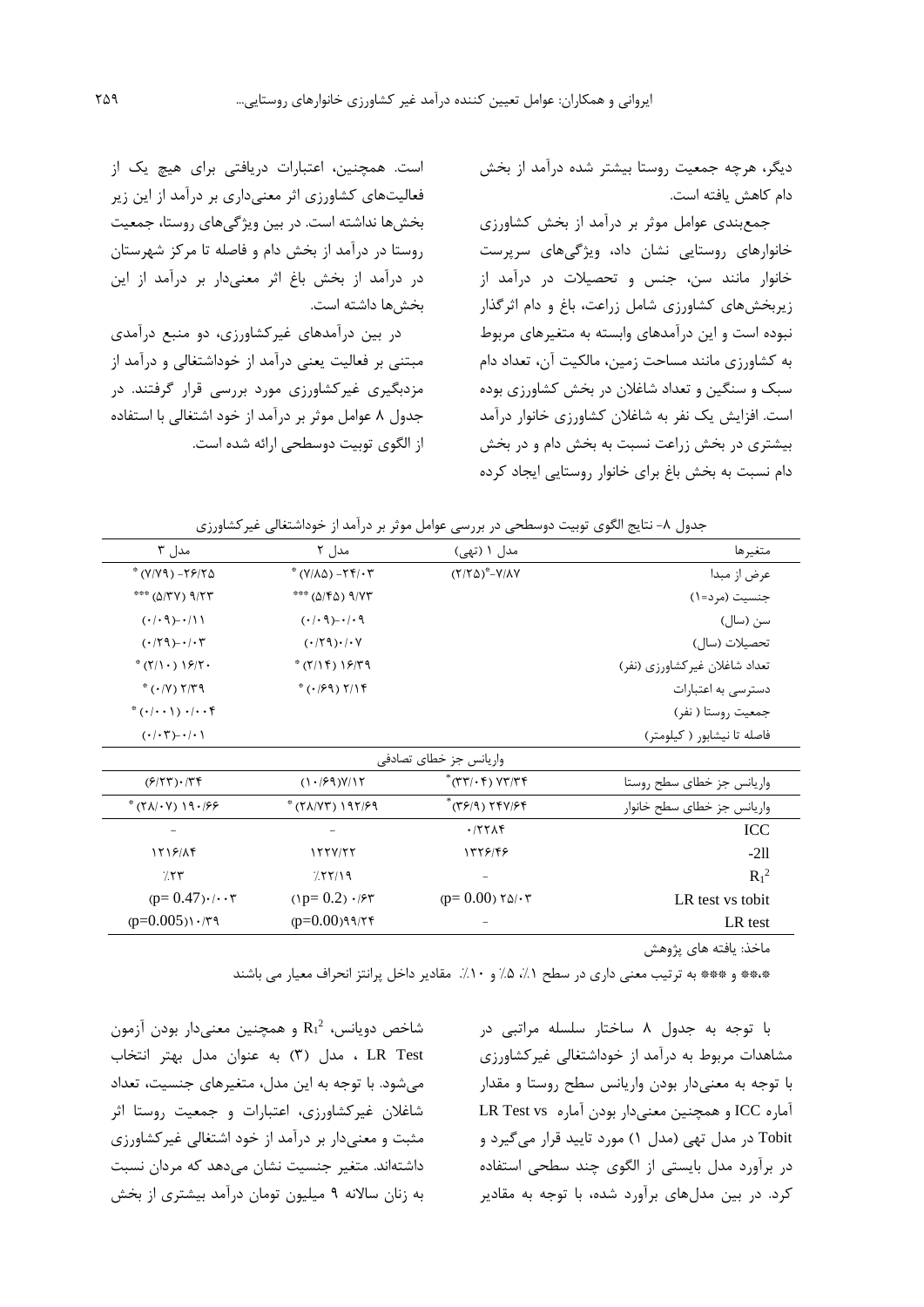خوداشتغالی غيرکشاورزي دارند. همچنين، خانوارهايی که براي کسب و کار غيرکشاورزي اعتبارات دريافت کردهاند 2/39 ميليون تومان درآمد بيشتري در سال به دست آوردهاند. افزايش يک نفر به تعداد شاغالن

متغيرها مدل 1 )تهی( توبيت  $(1/71)^* - \Delta/57$ عرض از مبدا  $(Y/\Delta)$   $\cdot$  /  $\cdot$   $\uparrow$ جنسيت (مرد=۱) ) مشاب (1/۲۳) ) (۱/۲۳) ) (۱/۲۳) ) (۱/۲۳) ) (۱/۲۳) (۱/۲۳) (۱/۲۳) (۱/۲۳) (۱/۲۳) (۱/۲۳) (۱/۲۳) (۱/۲ سن )سال( 0/01)0/03(  $*(\cdot/\cdot \mathcal{A}) \cdot/\mathcal{B}$ تحصيلات (سال)  $*(\cdot/\Delta \Upsilon)$   $Y/9Y$ تعداد شاغلان غيركشاورزي (نفر) دارايی خانوار -0/02)0/02( واريانس جز خطاي تصادفی واريانس جز خطاي سطح روستا المعدد (۵/۹۵) (۵/۹۵)  $-\left( \mathbf{r} \cdot / \mathbf{r} \mathbf{r} \right)^{*}$ واريانس جز خطاى سطح خانوار - 0/0087 ICC 1/11 (Design Effect) DE  $\frac{1}{2}$  $R_1^2$ - -  $(p= 0.37) \cdot (11)$  LR test vs tobit - LR test

| جدول ۹- نتایج الگوی توبیت در بررسی عوامل موثر بر درآمد مزدبگیری غیرکشاورزی |  |  |  |
|----------------------------------------------------------------------------|--|--|--|
|----------------------------------------------------------------------------|--|--|--|

میدهد.

ماخذ: يافته هاي پژوهش

\*\*\*\* و \*\*\* به ترتيب معنى داري در سطح ١/، ۵/ و ١٠/. مقادير داخل پرانتز انحراف معيار مي باشند

جدول 9 نتايج بررسی عوامل موثر بر درآمد از مزدبگيري غيرکشاورزي را نشان میدهد. با توجه به مدل تهی مالحظه میشود که واريانس جز خطاي تصادفی در سطح روستا معنیدار نيست. همچنين مقدار آماره ICC نيز بسيار کوچک است. از طرفی آزمون LR Tobit vs Test نيز معنیدار نشده است. بنابراين، وجود ساختار سلسه مراتبی در دادههاي مربوط به درآمد از مزدبگيري غيرکشاورزي تاييد نشده و لذا مدل توبيت براي برآورد استفاده شده است. با توجه به مدل توبيت، متغيرهاي تحصيالت سرپرست و تعداد شاغالن غيرکشاورزي اثر مثبت و معنیدار بر درآمد از مزدبگيري غيرکشاورزي داشتهاند. به طوري که اضافه شدن يک سال به تحصيالت سرپرست خانوار، 360 هزار تومان درآمد از اين بخش را افزايش داده است. همچنين، اضافه شدن يک نفر به شاغالن خانوار در بخش غيرکشاورزي

درآمد خانوار از اين بخش را 2/97 ميليون تومان در سال افزايش خواهد داد.

غيرکشاورزي، درآمد خانوار از بخش خود اشتغالی غيرکشاورزي را 16 ميليون تومان در سال افزايش

جمعبندي عوامل موثر بر درآمد از بخش غيرکشاورزي خانوارهاي روستايی نشان داد، اوالً اثرات روستا در زيربخش خود اشتغالی غيرکشاورزي اثرگذار بوده ولی بر درآمد از مزدبگيري اثرگذار نبوده است. از بين ويژگیهاي سرپرست خانوار، جنسيت سرپرست خانوار ( مرد بودن) بر درآمد از خود اشتغالی غيرکشاورزي و تحصيالت بر درآمد از مزدبگيري غيرکشاورزي اثر معنیداري داشته است. افزايش تعداد شاغالن غيرکشاورزي هم بر درآمد از خود اشتغالی و هم مزدبگيري اثر معنیدار داشته است، اگرچه درآمد از خوداشتغالی را بيش از چهار برابر درآمد مزدبگيري افزايش داده است. همچنين، دسترسی به اعتبارات و جمعيت روستا درآمد از خود اشتغالی را افزايش داده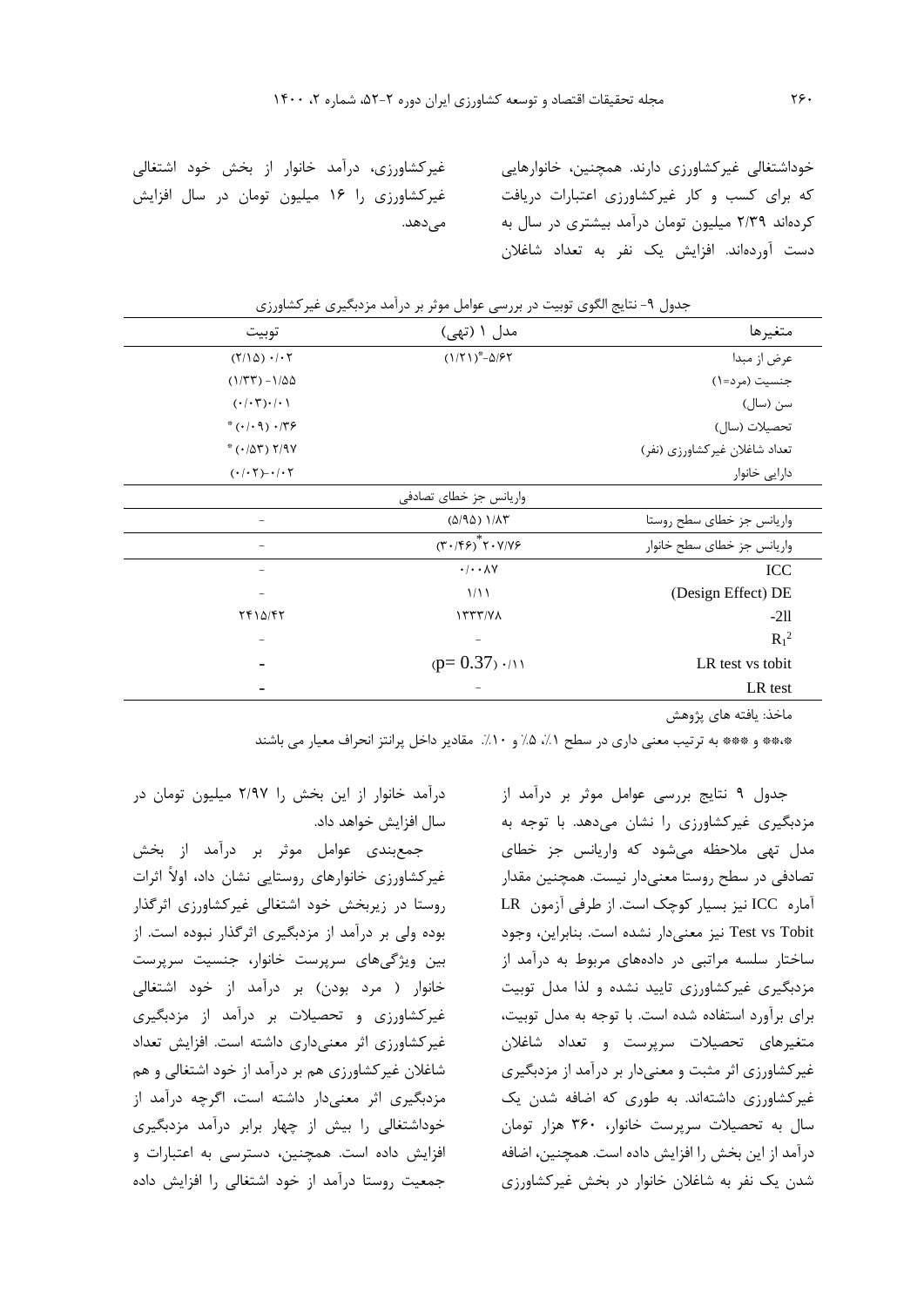است. مقايسه نتايج مطالعه حاضر با مطالعه Kanwal et در [Abdulmalek and Usami \(2009\)](#page-14-2) و al. (2016) تاثيرگذاري تحصيالت بر درآمد از بخش غيرکشاورزي و مطالعه [\(2016\) Zeray and Demie](#page-15-11) در اثرگذاري دسترسی به اعتبارات و با مطالعه [Yeboah and Anang](#page-14-1) (2019) بر اثرگذاري عوامل جغرافيايی بر درآمد غيرکشاورزي مشابهت دارد.

## **نتيجهگيري و پيشنهادها**

در مطالعه حاضر عوامل موثر بر درآمد خانوارهاي روستايی شهرستان نيشابور با استفاده از الگوي توبيت دو سطحی بررسی شده است. منابع درآمدي خانوار به هفت گروه شامل درآمد از زراعت، باغ، دام، خود اشتغالی غيرکشاورزي، مزدبگيري غيرکشاورزي، مستمري، سود سپرده، اجاره و يارانه تقسيمبندي شده است. دادهها از طريق تکميل پرسشنامه از 380 خانوار روستايی شهرستان نيشابور استخراج شده است. نتايج بررسی پرسشنامهها نشان میدهد، ميانگين درآمد يک خانوار روستايی شهرستان نيشابور در سال )1395-96( مبلغ 21/19 ميليون تومان میباشد که 51/16 درصد از آن از بخش کشاورزي و 48/83 درصد نيز از بخش غيرکشاورزي تامين میشود. در بين 380 خانوار مورد بررسی، 132 خانوار داراي درآمد از بخش زراعت بودهاند که به طور ميانگين درآمد اين خانوارها در سال زراعی بالغ بر ،1395-96 8/94 ميليون تومان است. همچنين، 124 و 133 خانوار نيز از بخشهاي باغ و دام درآمد داشتهاند که اين خانوارها به ترتيب 10/2 و 12/59 ميليون تومان درآمد ساالنه از اين دو زيربخش کشاورزي داشتهاند. خانوارهاي داراي درآمد از بخش خود اشتغالی غيرکشاورزي و مزدبگيري غيرکشاورزي نيز به ترتيب 126 و 130 خانوار با ميانگين درآمد 12/85 و 10/25 ميليون تومان میباشند. نتايج نشان می دهد، سرپرست خانوارهايی که از بخش غيرکشاورزي درآمد داشتهاند

جوانتر و داراي تحصيالت باالتري نسبت به خانوارهاي داراي فعاليت کشاورزي هستند.

نتايج الگوي توبيت دو سطحی حاکی از آن است که به ترتيب ،44/90 ،63/76 37/87 و 22/84 درصد از نوسان در درآمد از زراعت، باغ و دام و خود اشتغالی غيرکشاورزي در خانوارهاي روستايی نيشابور مربوط به اثر روستا بوده است. تفاوت در روستا بر درآمد از مزدبگيري غيرکشاورزي اثرگذار نبوده است. به طوري که خانوارهايی که در روستاهاي نزديک به مرکز شهرستان بودهاند درآمد باغی بيشتري داشته اند. همچنين درآمد از دام در روستاهاي که جمعيت کمتر داشته اند، بيشتر بوده است. اين در حالی است که درآمد از خود اشتغالی غيرکشاورزي در روستاها با جمعيت بيشتر، باالتر بوده است. همچنين ، تحصيالت باالتر سرپرست خانوار تنها بر درآمد از مزدبگيري غيرکشاورزي و دسترسی به اعتبارات تنها بر درآمد از خود اشتغالی غيرکشاورزي اثرگذار بوده است. نکته قابل توجه اينکه افزايش تعداد شاغالن خانوار اگر چنانچه در بخش خود اشتغالی غيرکشاورزي مشغول شده باشند درآمد ساالنه بيشتري نسبت به همه گروههاي درآمدي داشته است. به عبارت ديگر، اشتغال در بخش خود اشتغالی غيرکشاورزي درآمد باالتري را نصيب خانوارهاي روستايی میکند. با توجه به نتايج به دست آمده، پيشنهاد میشود ايجاد کسب و کارهاي غيرکشاورزي در مناطق روستايی تسهيل شود. به بيان ديگر از طريق بهبود دسترسی به اعتبارات براي راهاندازي مشاغل غيرکشاورزي، آموزش مهارتهاي فنی و حرفه اي براي جوانان روستايی در هر سطحی از تحصيالت، برگزاري دورههاي آموزشی جهت راه اندازي کسب وکارهاي نوآورانه میتوان توسعه اين مشاغل در مناطق روستايی را تسهيل نمود.

#### **REFERENCES**

- <span id="page-14-2"></span>1. Abdulmalek, M., & Usami, K. (2009). Determinants of Non-farm Income Diversification in Developed Villages of Bangladesh. *American Journal of Economics and Business Administration, 1*(2), 141-149.
- <span id="page-14-0"></span>2. Adato, M., & Meinzen-Dick, R. (2002). Assessing the impact of agricultural research on poverty using the sustainable livelihoods framework. Environment and Production Technology Division. *Discussion Paper 89. Washington, DC: International Food Policy Research Institute*.
- <span id="page-14-3"></span>3. Amemiya, T. (1984). Tobit models: A survey. *Journal of Econometrics*(24), 3-61.
- <span id="page-14-1"></span>4. Anang, B. T., & Yeboah, R. W. N. (2019). Determinants of Off-Farm Income among Smallholder Rice Farmers in Northern Ghana: Application of a Double-Hurdle Model. *Advances in Agriculture, 2019*, 1-7. doi:10.1155/2019/7246176